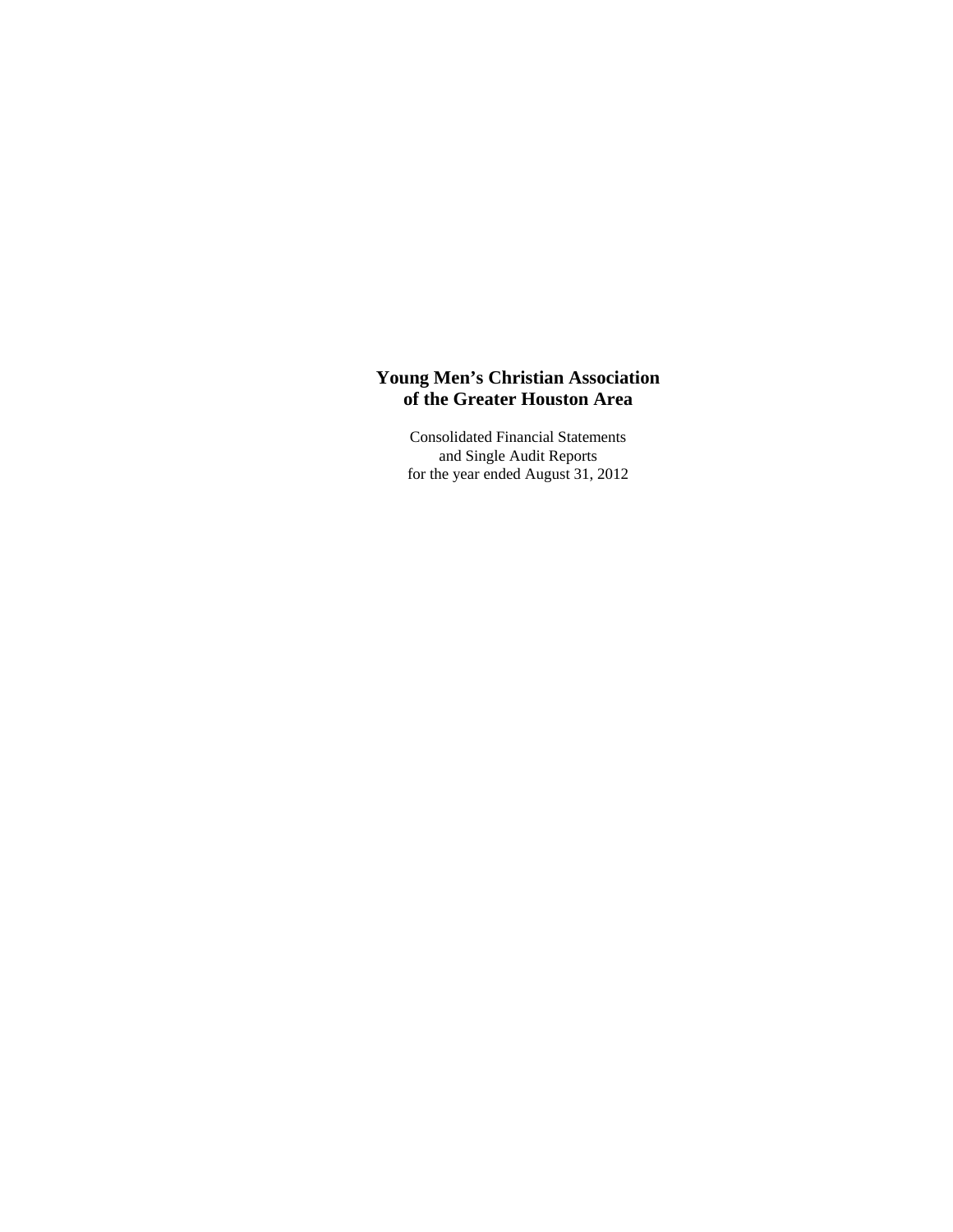

#### **Independent Auditors' Report**

To the Board of Directors of

Young Men's Christian Association of the Greater Houston Area:

We have audited the accompanying consolidated statements of financial position of Young Men's Christian Association of the Greater Houston Area (YMCA) and its affiliate, YMCA of the Greater Houston Area Endowment Foundation (collectively the Association) as of August 31, 2012 and 2011 and the related consolidated statements of activities, of functional expenses, and of cash flows for the years then ended. These financial statements are the responsibility of the management of the Association. Our responsibility is to express an opinion on these financial statements based on our audits.

We conducted our audits in accordance with auditing standards generally accepted in the United States of America and the standards applicable to financial audits contained in *Government Auditing Standards*, issued by the Comptroller General of the United States. Those standards require that we plan and perform our audits to obtain reasonable assurance about whether the financial statements are free of material misstatement. An audit includes examining, on a test basis, evidence supporting the amounts and disclosures in the financial statements. An audit also includes assessing the accounting principles used and significant estimates made by management, as well as evaluating the overall financial statement presentation. We believe that our audits provide a reasonable basis for our opinion.

In our opinion, the financial statements referred to above present fairly, in all material respects, the financial position of the Association as of August 31, 2012 and 2011 and the changes in their net assets and their cash flows for the years then ended in conformity with accounting principles generally accepted in the United States of America.

In accordance with *Government Auditing Standards*, we have also issued our report dated December 10, 2012, on our consideration of the Association's internal control over financial reporting and our tests of its compliance with certain provisions of laws, regulations, contracts, and grant agreements and other matters. The purpose of that report is to describe the scope of our testing of internal control over financial reporting and compliance and the results of that testing, and not to provide an opinion on the internal control over financial reporting or on compliance. That report is an integral part of an audit performed in accordance with *Government Auditing Standards* and should be considered in assessing the results of our audit.

Our audit was conducted for the purpose of forming an opinion on the financial statements as a whole. The accompanying schedule of expenditures of federal awards for the year ended August 31, 2012 is presented for purposes of additional analysis as required by U.S. Office of Management and Budget Circular A-133, *Audits of States, Local Governments, and Non-Profit Organizations*, and is not a required part of the financial statements. Such information is the responsibility of management and was derived from and relates directly to the underlying accounting and other records used to prepare the financial statements. The information has been subjected to the auditing procedures applied in the audit of the financial statements and certain additional procedures, including comparing and reconciling such information directly to the underlying accounting and other records used to prepare the financial statements or to the financial statements themselves, and other additional procedures in accordance with the auditing standards generally accepted in the United States of America. In our opinion, the schedule of expenditures of federal awards is fairly stated in all material respects in relation to the financial statements as a whole.

Blazek & Vetterling

December 10, 2012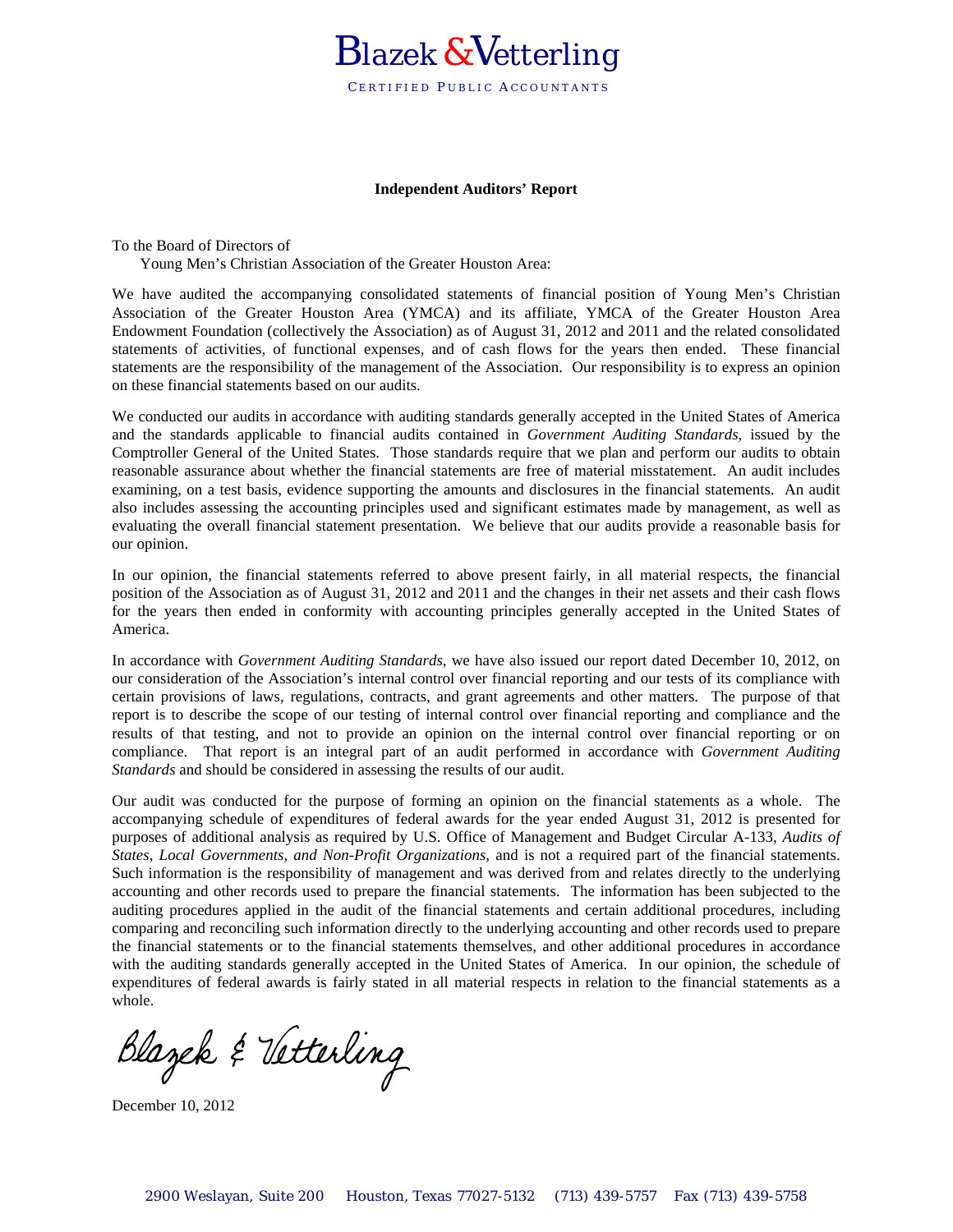Consolidated Statements of Financial Position as of August 31, 2012 and 2011

|                                                                       | 2012                      | 2011             |
|-----------------------------------------------------------------------|---------------------------|------------------|
| <b>ASSETS</b>                                                         |                           |                  |
| Cash and cash equivalents (Notes 2 and 5)                             | \$<br>18,596,495          | \$<br>11,868,164 |
| Accounts receivable                                                   | 823,294                   | 1,011,175        |
| United Way allocation receivable                                      | 881,434                   | 884,603          |
| Prepaid expenses and other assets                                     | 935,194                   | 1,149,984        |
| Property held for resale                                              | 3,062,128                 | 9,465,874        |
| Bond issuance costs                                                   | 2,093,495                 | 2,171,495        |
| Investments (Notes 4 and 5)                                           | 78,444,033                | 73,321,660       |
| Bond proceeds held in trust (Notes 5 and 9)                           | 10,007,674                | 10,006,374       |
| Pledges receivable restricted for building construction, net (Note 3) | 7,743,676                 | 7,520,440        |
| Property and equipment, net (Note 6)                                  | 246,010,985               | 253,464,850      |
| <b>TOTAL ASSETS</b>                                                   | \$368,598,408             | \$370,864,619    |
| <b>LIABILITIES AND NET ASSETS</b>                                     |                           |                  |
| Liabilities:                                                          |                           |                  |
| Accounts payable                                                      | $\mathbb{S}$<br>2,797,187 | \$<br>2,580,298  |
| Construction payable                                                  | 954,764                   | 1,015,364        |
| Accrued expenses                                                      | 2,304,793                 | 3,762,175        |
| Bond interest and fees payable                                        | 738,549                   | 689,052          |
| Funds held for others                                                 | 113,029                   | 132,323          |
| Deferred revenue                                                      | 3,599,338                 | 2,964,051        |
| Split-interest agreement liabilities (Note 7)                         | 308,708                   | 253,744          |
| Deposits (Note 8)                                                     |                           | 23,689,524       |
| Bonds payable (Note 9)                                                | 196,365,000               | 200,000,000      |
| <b>Total liabilities</b>                                              | 207,181,368               | 235,086,531      |
| Net assets (Note 11):                                                 |                           |                  |
| Unrestricted                                                          | 148,724,422               | 128,946,335      |
| Temporarily restricted (Note 10)                                      | 11,316,686                | 5,350,807        |
| Permanently restricted                                                | 1,375,932                 | 1,480,946        |
| Total net assets                                                      | 161,417,040               | 135,778,088      |
| TOTAL LIABILITIES AND NET ASSETS                                      | \$368,598,408             | \$370,864,619    |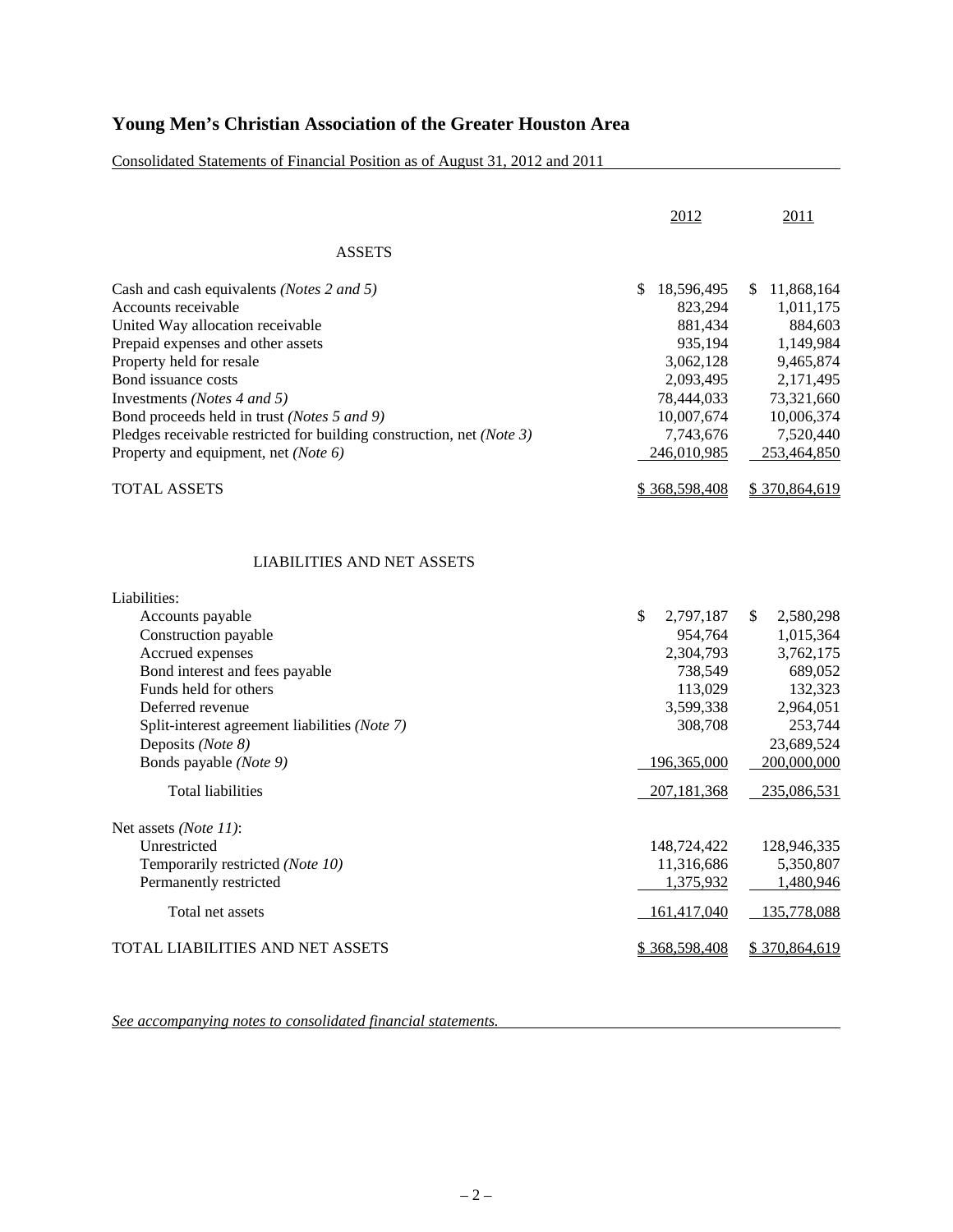Consolidated Statement of Activities for the year ended August 31, 2012

|                                                                                                                                                      | <b>UNRESTRICTED</b>                                                   | <b>TEMPORARILY</b><br>PERMANENTLY<br><b>RESTRICTED</b><br><b>RESTRICTED</b> |              | <b>TOTAL</b>                                                           |
|------------------------------------------------------------------------------------------------------------------------------------------------------|-----------------------------------------------------------------------|-----------------------------------------------------------------------------|--------------|------------------------------------------------------------------------|
| <b>REVENUE:</b>                                                                                                                                      |                                                                       |                                                                             |              |                                                                        |
| Membership dues and fees<br>Program fees and residency income<br>Government grants and contracts (Note 13)<br>Contributions<br>United Way allocation | \$<br>54,242,033<br>32,762,505<br>6,020,203<br>4,550,437<br>2,812,745 | \$<br>6,574,340                                                             | \$<br>14,825 | \$<br>54,242,033<br>32,762,505<br>6,020,203<br>11,139,602<br>2,812,745 |
| Other grants and contracts<br>Special events<br>Direct donor benefit costs<br>Investment return, net (Note 4)                                        | 2,092,922<br>849,945<br>(361, 847)<br>4,749,843                       | 50,207                                                                      |              | 2,092,922<br>849,945<br>(361, 847)<br>4,800,050                        |
| Gain on sale of property<br>Other income                                                                                                             | 17,558,377<br>559,154                                                 |                                                                             |              | 17,558,377<br>559,154                                                  |
| Total revenue                                                                                                                                        | 125,836,317                                                           | 6,624,547                                                                   | 14,825       | 132,475,689                                                            |
| Net assets released from restrictions:<br>Expenditure for program purposes<br>Donor redesignation                                                    | 658,668<br>119,839                                                    | (658, 668)                                                                  | (119, 839)   |                                                                        |
| Total                                                                                                                                                | 126,614,824                                                           | 5,965,879                                                                   | (105,014)    | 132,475,689                                                            |
| <b>EXPENSES:</b>                                                                                                                                     |                                                                       |                                                                             |              |                                                                        |
| Program services<br>Management and general<br>Fundraising                                                                                            | 91,802,672<br>13,684,043<br>1,350,022                                 |                                                                             |              | 91,802,672<br>13,684,043<br>1,350,022                                  |
| Total expenses                                                                                                                                       | 106,836,737                                                           |                                                                             |              | 106,836,737                                                            |
| <b>CHANGES IN NET ASSETS</b>                                                                                                                         | 19,778,087                                                            | 5,965,879                                                                   | (105, 014)   | 25,638,952                                                             |
| Net assets, beginning of year                                                                                                                        | 128,946,335                                                           | 5,350,807                                                                   | 1,480,946    | 135,778,088                                                            |
| Net assets, end of year                                                                                                                              | \$148,724,422                                                         | 11,316,686<br>S                                                             | 1,375,932    | \$161,417,040                                                          |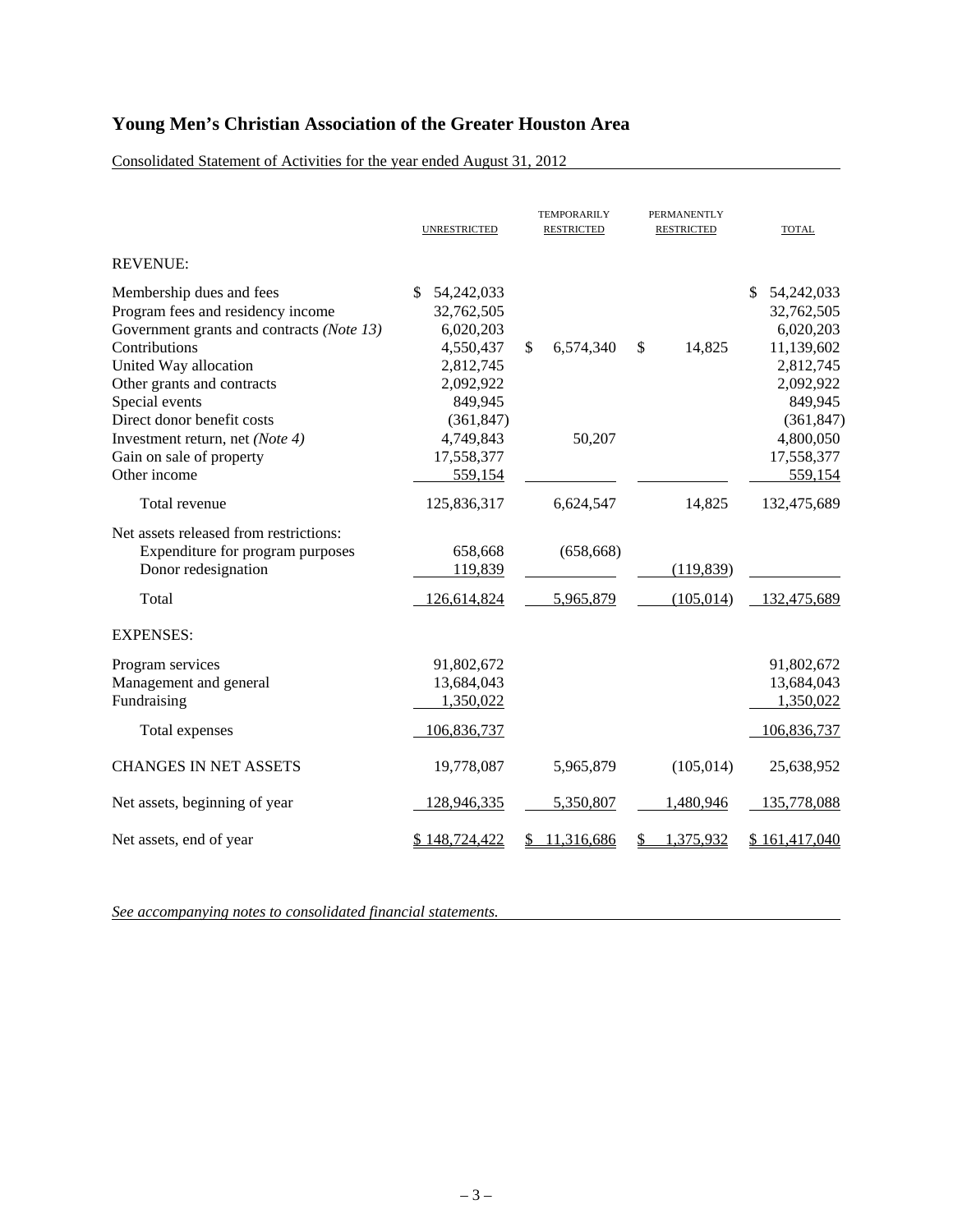Consolidated Statement of Activities for the year ended August 31, 2011

|                                                                                                                                                                                                                                    | <b>UNRESTRICTED</b>                                                                                         | <b>TEMPORARILY</b><br><b>RESTRICTED</b>       | <b>PERMANENTLY</b><br><b>RESTRICTED</b> | <b>TOTAL</b>                                                                                                 |
|------------------------------------------------------------------------------------------------------------------------------------------------------------------------------------------------------------------------------------|-------------------------------------------------------------------------------------------------------------|-----------------------------------------------|-----------------------------------------|--------------------------------------------------------------------------------------------------------------|
| <b>REVENUE:</b>                                                                                                                                                                                                                    |                                                                                                             |                                               |                                         |                                                                                                              |
| Membership dues and fees<br>Program fees and residency income<br>Government grants and contracts (Note 13)<br>Contributions<br>United Way allocation<br>Other grants and contracts<br>Special events<br>Direct donor benefit costs | 50,941,557<br>\$<br>31,204,092<br>6,163,928<br>5,427,035<br>2,725,891<br>1,805,752<br>660,098<br>(294, 203) | \$<br>6,777,596                               |                                         | \$<br>50,941,557<br>31,204,092<br>6,163,928<br>12,204,631<br>2,725,891<br>1,805,752<br>660,098<br>(294, 203) |
| Investment return, net (Note 4)<br>Gain on sale of property<br>Other income                                                                                                                                                        | 2,666,485<br>24,199<br>647,710                                                                              | 87,281                                        |                                         | 2,753,766<br>24,199<br>647,710                                                                               |
| Total revenue                                                                                                                                                                                                                      | 101,972,544                                                                                                 | 6,864,877                                     |                                         | 108,837,421                                                                                                  |
| Net assets released from restrictions:<br>Expenditure for program purposes<br>Capital expenditures<br>Total                                                                                                                        | 639,768<br>20,702,079<br>123,314,391                                                                        | (639,768)<br>(20, 702, 079)<br>(14, 476, 970) |                                         | 108,837,421                                                                                                  |
|                                                                                                                                                                                                                                    |                                                                                                             |                                               |                                         |                                                                                                              |
| <b>EXPENSES AND LOSSES:</b>                                                                                                                                                                                                        |                                                                                                             |                                               |                                         |                                                                                                              |
| Program services<br>Management and general<br>Fundraising                                                                                                                                                                          | 93,120,771<br>12,834,150<br>1,136,672                                                                       |                                               |                                         | 93,120,771<br>12,834,150<br>1,136,672                                                                        |
| Total expenses                                                                                                                                                                                                                     | 107,091,593                                                                                                 |                                               |                                         | 107,091,593                                                                                                  |
| Return of donor contribution (Note 14)                                                                                                                                                                                             | 1,525,000                                                                                                   |                                               |                                         | 1,525,000                                                                                                    |
| Total expenses and losses                                                                                                                                                                                                          | 108,616,593                                                                                                 |                                               |                                         | 108,616,593                                                                                                  |
| <b>CHANGES IN NET ASSETS</b>                                                                                                                                                                                                       | 14,697,798                                                                                                  | (14, 476, 970)                                |                                         | 220,828                                                                                                      |
| Net assets, beginning of year                                                                                                                                                                                                      | 114,248,537                                                                                                 | 19,827,777                                    | 1,480,946<br>S                          | 135,557,260                                                                                                  |
| Net assets, end of year                                                                                                                                                                                                            | \$128,946,335                                                                                               | 5,350,807<br>S.                               | 1,480,946                               | \$135,778,088                                                                                                |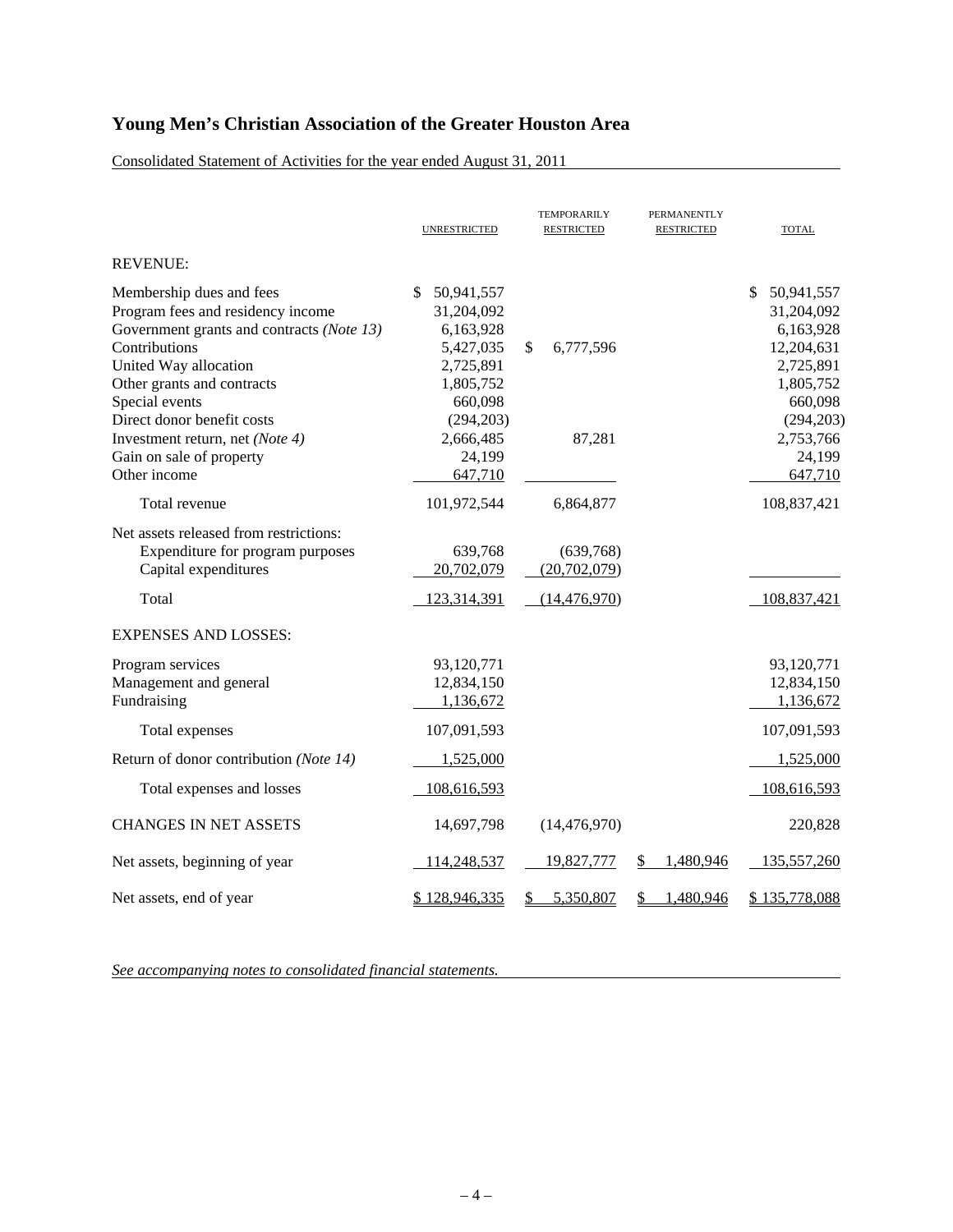Consolidated Statement of Functional Expenses for the year ended August 31, 2012

|                                             |     | <b>PROGRAM</b><br><b>SERVICES</b> |               | <b>MANAGEMENT</b><br>AND GENERAL |     | <b>FUNDRAISING</b> |     | <b>TOTAL</b>  |
|---------------------------------------------|-----|-----------------------------------|---------------|----------------------------------|-----|--------------------|-----|---------------|
| Salaries, related taxes, and benefits       | \$. | 51,467,018                        | <sup>\$</sup> | 6,266,405                        | \$. | 1,169,389          | \$. | 58,902,812    |
| Occupancy                                   |     | 13,099,171                        |               | 303,703                          |     | 36,000             |     | 13,438,874    |
| Depreciation                                |     | 8,678,389                         |               | 810,484                          |     | 26,904             |     | 9,515,777     |
| <b>Supplies</b>                             |     | 5,584,827                         |               | 222,015                          |     | 16,064             |     | 5,822,906     |
| Professional fees and contract services     |     | 1,777,714                         |               | 2,085,673                        |     | 7,436              |     | 3,870,823     |
| Interest expense and other bond costs       |     | 3,393,704                         |               | 319,320                          |     |                    |     | 3,713,024     |
| Printing, publication, and promotion        |     | 340,918                           |               | 1,591,591                        |     | 3,109              |     | 1,935,618     |
| Communications                              |     | 980,261                           |               | 912,480                          |     | 11,963             |     | 1,904,704     |
| Travel and transportation                   |     | 1,432,952                         |               | 113,230                          |     | 31,545             |     | 1,577,727     |
| Allocations to service providers            |     | 1,473,422                         |               |                                  |     |                    |     | 1,473,422     |
| Equipment rental and maintenance            |     | 1,147,463                         |               | 191,578                          |     | 126                |     | 1,339,167     |
| Specific assistance to individuals          |     | 953,325                           |               |                                  |     |                    |     | 953,325       |
| Camping activity costs                      |     | 833,226                           |               |                                  |     |                    |     | 833,226       |
| Professional development and staff training |     | 352,109                           |               | 18,570                           |     | 4,240              |     | 374,919       |
| Membership dues                             |     | 67,345                            |               | 306,163                          |     | 6,223              |     | 379,731       |
| Conferences, conventions, and meetings      |     | 108,532                           |               | 181,491                          |     | 34,438             |     | 324,461       |
| Postage and shipping                        |     | 60,986                            |               | 77,117                           |     | 1,266              |     | 139,369       |
| Other                                       |     | 51,310                            |               | 284,223                          |     | 1,319              |     | 336,852       |
| Total expenses                              |     | 91,802,672                        | S             | 13,684,043                       | S   | 1,350,022          |     | \$106,836,737 |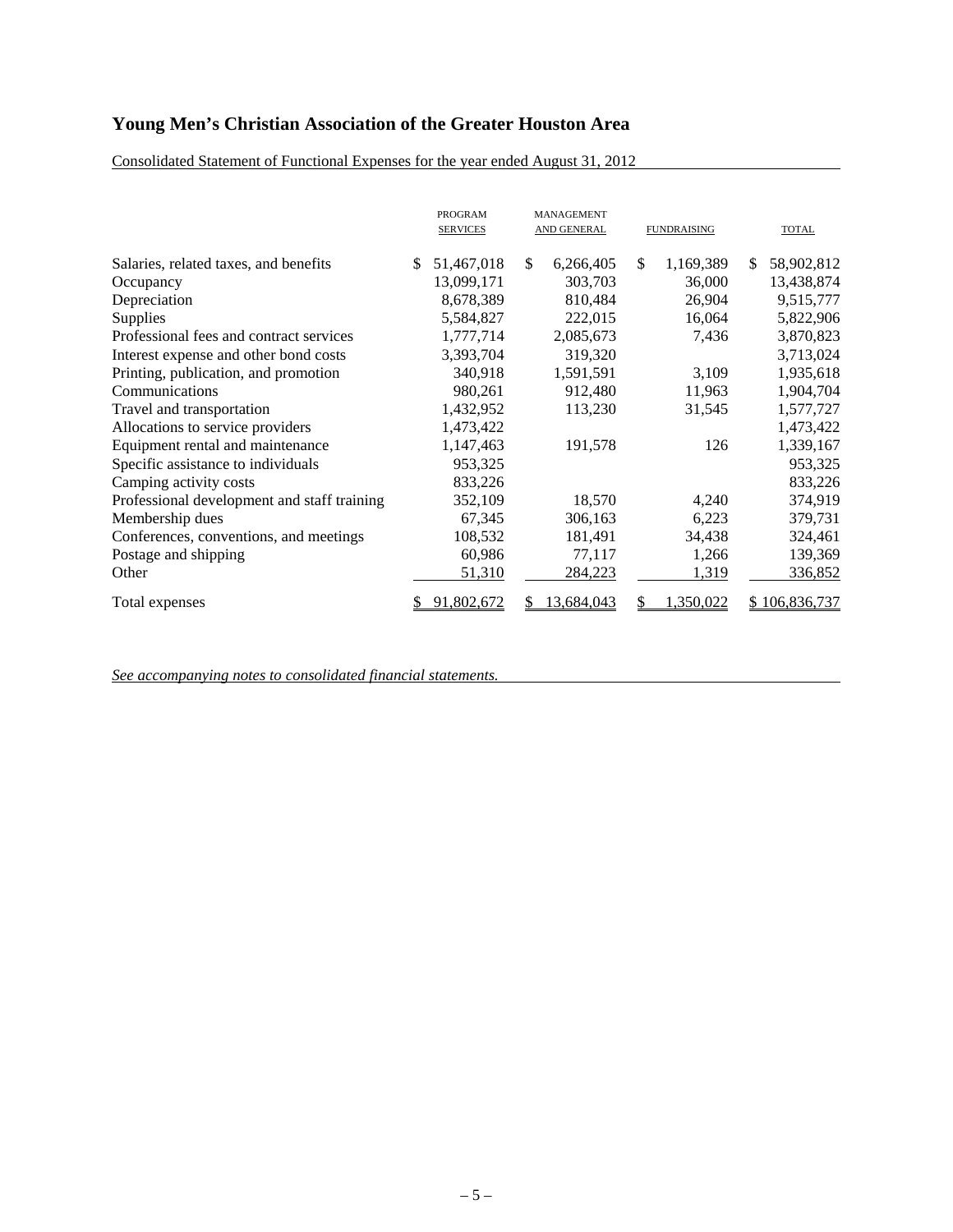| Consolidated Statement of Functional Expenses for the year ended August 31, 2011 |  |  |
|----------------------------------------------------------------------------------|--|--|
|                                                                                  |  |  |

|                                             |     | <b>PROGRAM</b><br><b>SERVICES</b> |               | <b>MANAGEMENT</b><br>AND GENERAL |    | <b>FUNDRAISING</b> | <b>TOTAL</b>     |
|---------------------------------------------|-----|-----------------------------------|---------------|----------------------------------|----|--------------------|------------------|
| Salaries, related taxes, and benefits       | \$. | 51,692,464                        | <sup>\$</sup> | 5,714,919                        | \$ | 926,956            | \$<br>58,334,339 |
| Occupancy                                   |     | 12,803,268                        |               | 176,344                          |    | 25,560             | 13,005,172       |
| Depreciation                                |     | 8,551,037                         |               | 815,576                          |    | 7,756              | 9,374,369        |
| <b>Supplies</b>                             |     | 5,679,841                         |               | 285,651                          |    | 17,257             | 5,982,749        |
| Professional fees and contract services     |     | 2,108,970                         |               | 2,121,063                        |    | 44,811             | 4,274,844        |
| Interest expense and other bond costs       |     | 4,251,363                         |               | 457,399                          |    | 5,066              | 4,713,828        |
| Printing, publication, and promotion        |     | 499,198                           |               | 1,405,870                        |    | 763                | 1,905,831        |
| Communications                              |     | 1,049,207                         |               | 984,321                          |    | 9,338              | 2,042,866        |
| Travel and transportation                   |     | 1,413,010                         |               | 126,045                          |    | 35,146             | 1,574,201        |
| Allocations to service providers            |     | 1,412,800                         |               |                                  |    |                    | 1,412,800        |
| Equipment rental and maintenance            |     | 1,109,027                         |               | 83,519                           |    |                    | 1,192,546        |
| Specific assistance to individuals          |     | 1,140,906                         |               |                                  |    |                    | 1,140,906        |
| Camping activity costs                      |     | 801,292                           |               |                                  |    |                    | 801,292          |
| Professional development and staff training |     | 406,869                           |               | 34,795                           |    | 3,120              | 444,784          |
| Membership dues                             |     | 79,070                            |               | 287,066                          |    | 9.708              | 375,844          |
| Conferences, conventions, and meetings      |     | 8,811                             |               | 288,728                          |    | 44,274             | 341,813          |
| Postage and shipping                        |     | 76,526                            |               | 52,813                           |    | 6,864              | 136,203          |
| Other                                       |     | 37,112                            |               | 41                               |    | 53                 | 37,206           |
| Total expenses                              |     | 93,120,771                        | S             | 12,834,150                       | S  | 1,136,672          | \$107,091,593    |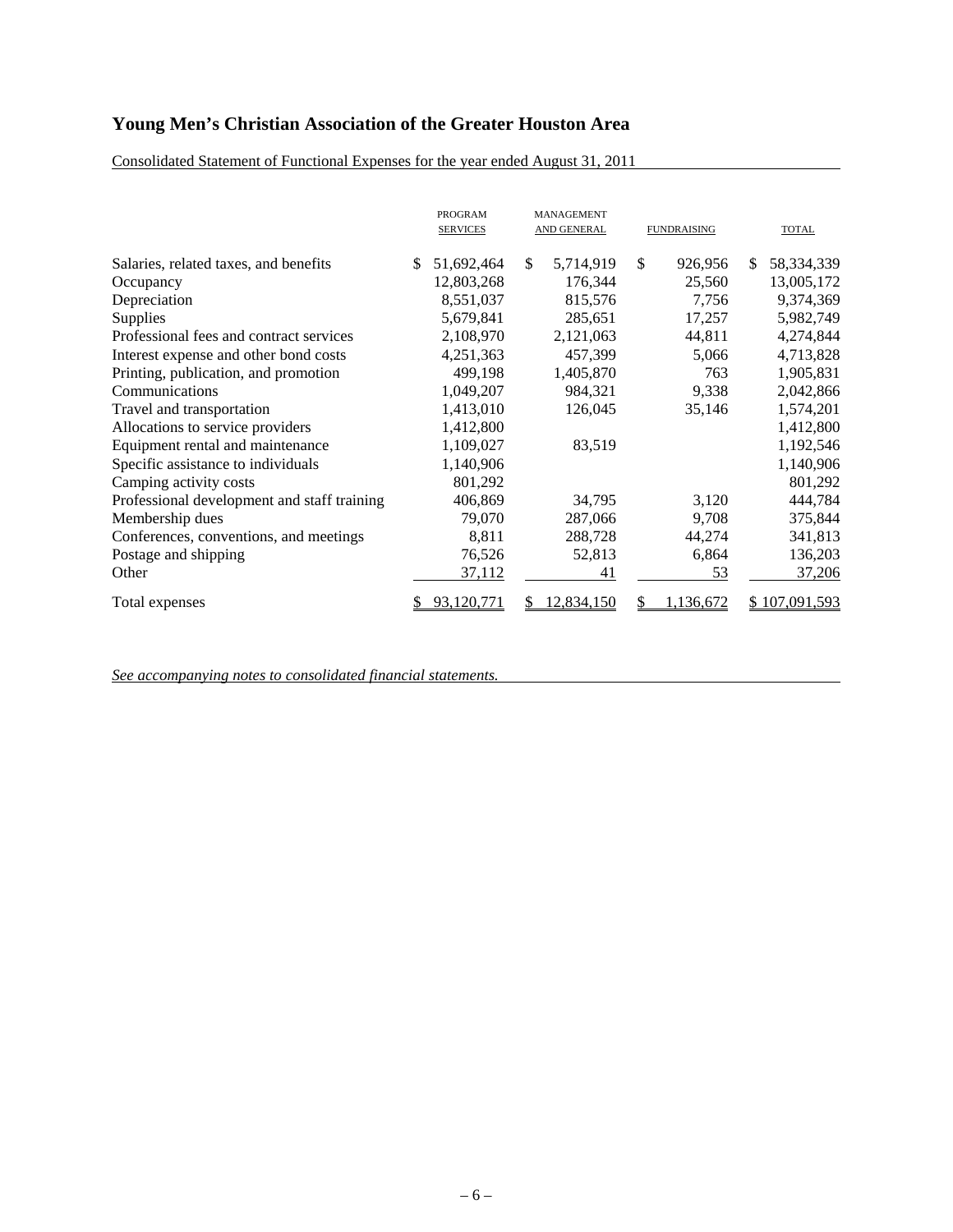Consolidated Statements of Cash Flows for the years ended August 31, 2012 and 2011

|                                                                  | 2012             | 2011           |
|------------------------------------------------------------------|------------------|----------------|
| CASH FLOWS FROM OPERATING ACTIVITIES:                            |                  |                |
| Changes in net assets                                            | \$<br>25,638,952 | 220,828<br>\$  |
| Adjustments to reconcile changes in net assets to net cash       |                  |                |
| provided by operating activities:                                |                  |                |
| Contributions restricted for building construction               | (5,945,502)      | (5,732,476)    |
| Contributed property                                             | (450,000)        |                |
| Net realized and unrealized (gain) loss on investments           | (2,216,293)      | 442,097        |
| Gain on sale of property and equipment                           | (17,558,377)     | (24, 199)      |
| Depreciation                                                     | 9,515,777        | 9,374,369      |
| Amortization of bond issuance costs                              | 78,000           | 77,727         |
| Changes in operating assets and liabilities:                     |                  |                |
| Accounts receivable                                              | 187,881          | 2,264,962      |
| United Way allocation receivable                                 | 3,169            | (7, 851)       |
| Prepaid expenses and other assets                                | 214,790          | (94, 596)      |
| Accounts payable and accrued expenses                            | (1,240,493)      | (615,278)      |
| Bond interest and fees payable                                   | 49,497           | 107,529        |
| Funds held for others                                            | (19,294)         | (80, 378)      |
| Deferred revenue                                                 | 635,287          | (260, 270)     |
| Split-interest agreement liabilities                             | 54,964           | 137,084        |
| Net cash provided by operating activities                        | 8,948,358        | 5,809,548      |
| CASH FLOWS FROM INVESTING ACTIVITIES:                            |                  |                |
| Purchases of investments                                         | (26, 674, 827)   | (47, 448, 511) |
| Proceeds from sale of investments                                | 24,762,244       | 44,989,413     |
| Net change in money market mutual funds held as investments      | (993, 497)       | (702, 482)     |
| Purchases of property and equipment                              | (7,860,006)      | (19,061,852)   |
| Proceeds from sale of property and equipment                     | 7,460,093        | 49,534         |
| Payments received on note receivable                             |                  | 240,900        |
| Net cash used by investing activities                            | (3,305,993)      | (21,932,998)   |
| <b>CASH FLOWS FROM FINANCING ACTIVITIES:</b>                     |                  |                |
| Change in bond proceeds held in trust                            | (1,300)          | (4,541)        |
| Payments on bonds                                                | (3,635,000)      |                |
| Capitalized bond issuance costs                                  |                  | (224,751)      |
| Proceeds from contributions restricted for building construction | 5,722,266        | 4,562,757      |
| Deposit (returned) received                                      | (1,000,000)      | 2,179,649      |
| Net cash provided by financing activities                        | 1,085,966        | 6,513,114      |
| NET CHANGE IN CASH AND CASH EQUIVALENTS                          | 6,728,331        | (9,610,336)    |
| Cash and cash equivalents, beginning of year                     | 11,868,164       | 21,478,500     |
| Cash and cash equivalents, end of year                           | 18,596,495       | 11,868,164     |
|                                                                  |                  |                |
| Supplemental disclosure of cash flow information:                |                  |                |
| Deposit applied to sale of property                              | \$23,689,524     |                |
| Interest paid                                                    | \$698,105        | \$1,688,075    |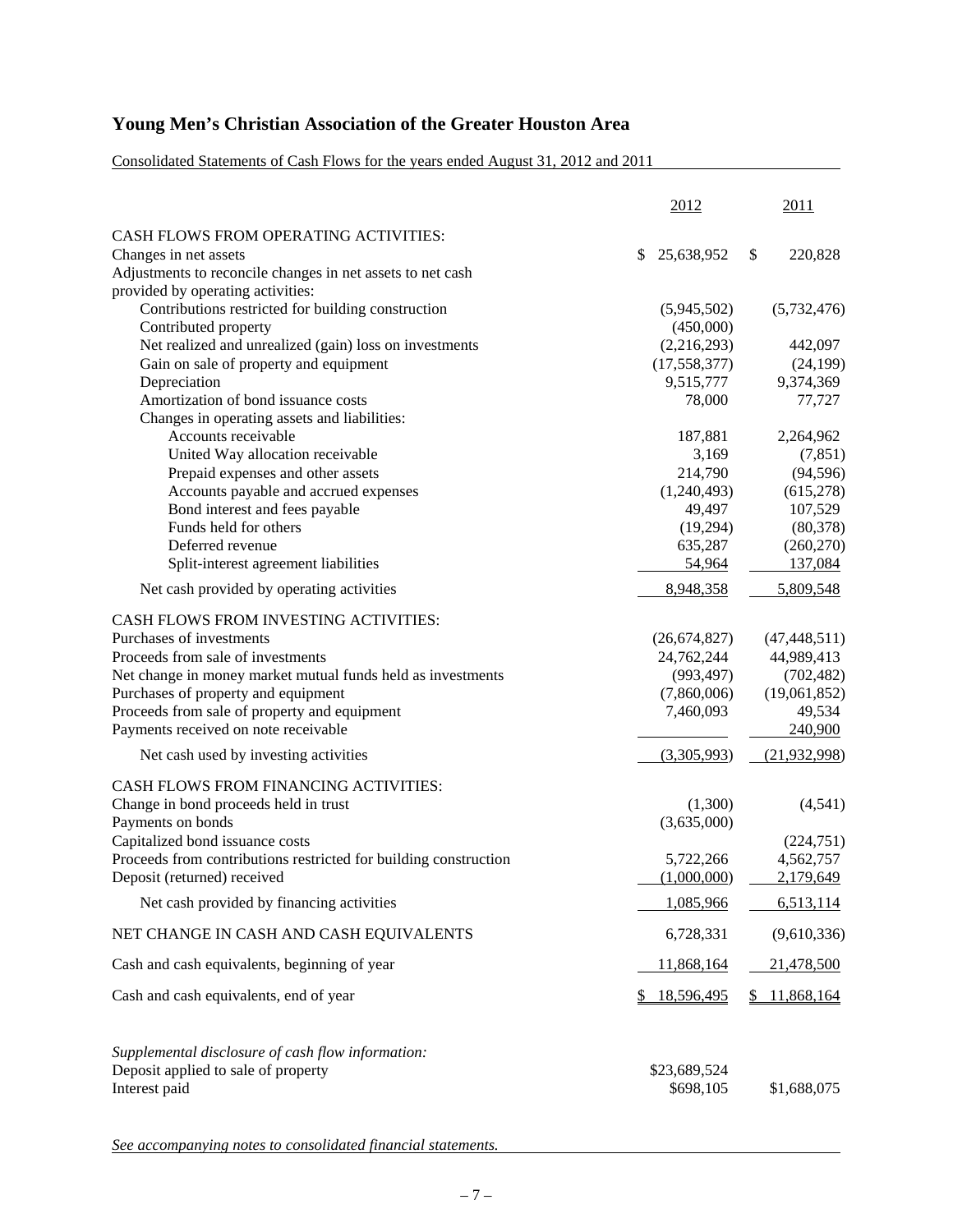Notes to Consolidated Financial Statements for the years ended August 31, 2012 and 2011

### **NOTE 1 – ORGANIZATION AND SUMMARY OF SIGNIFICANT ACCOUNTING POLICIES**

Organization – Young Men's Christian Association of the Greater Houston Area (the YMCA) is located in Houston, Texas and was founded in 1886 to put Judeo-Christian principles into practice through programs that build healthy spirit, mind, and body for all. The YMCA seeks to promote its mission and core values by focusing on Youth Development, Healthy Living and Social Responsibility in programs conducted at 35 centers, 1 resident camp, 27 apartment outreach sites, and 212 childcare sites. The YMCA is committed to improving the quality of life through programs and services which provide opportunities for people to reach their highest potential, develop a positive attitude of self and others, appreciate good health and fitness, acquire a value system, and maintain spiritual awareness that manifests itself in our daily lives.

YMCA of the Greater Houston Area Endowment Foundation (the Foundation) was incorporated in 1997 to furnish assistance and support to the charitable and educational undertakings of the YMCA.

Basis of consolidation – These financial statements include the consolidated assets, liabilities, net assets and activities of the YMCA and the Foundation (collectively the Association). All balances and transactions between the consolidated entities have been eliminated.

Federal income tax status – The YMCA and the Foundation are exempt from federal income taxes under  $\S501(c)(3)$ of the Internal Revenue Code. The YMCA is classified as a public charity under §509(a)(2). The Foundation is classified as a public charity under  $\S509(a)(3)$  as a Type I supporting organization. The YMCA and the Foundation files annual federal information returns that are subject to routine examination; however, there are no examinations for any tax periods currently in progress. The Association believes it is no longer subject to examinations of returns for tax years ending before 2009.

Cash equivalents include highly liquid financial instruments with original maturities of three months or less.

Pledges receivable that are expected to be collected within one year are recorded at net realizable value. Amounts expected to be collected in future years are discounted to estimate the present value of future cash flows. Discounts are computed using risk-free interest rates applicable to the years in which the promises are received. Amortization of discounts is included in contribution revenue.

Bond issuance costs are recorded at cost and are amortized using the straight-line method over the term of the bonds.

Investments in equity securities with readily determinable fair values and all investments in debt securities are reported at fair value. Real estate contributed to the Association is recorded at the appraised value provided by the donor at the date of contribution and, if necessary, written down to estimated realizable value upon known impairment of carrying value. Investment return is reported in the statement of activities as an increase in unrestricted net assets unless the use of the income is limited by donor-imposed restrictions. Investment return whose use is restricted by the donor is reported as an increase in temporarily restricted net assets.

Property and equipment are recorded at cost if purchased or at fair value at the date of gift if donated. Depreciation is calculated using the straight-line method over estimated useful lives of 3 to 50 years. The YMCA capitalizes additions and improvements that have a tangible future economic life and a cost of more than \$5,000.

Net asset classification – Contributions, investment return, and the related net assets are classified based on the existence or absence of donor-imposed restrictions, as follows:

• *Unrestricted net assets* include those net assets whose use is not restricted by donor-imposed stipulations even though their use may be limited in other respects such as by contract or board designation.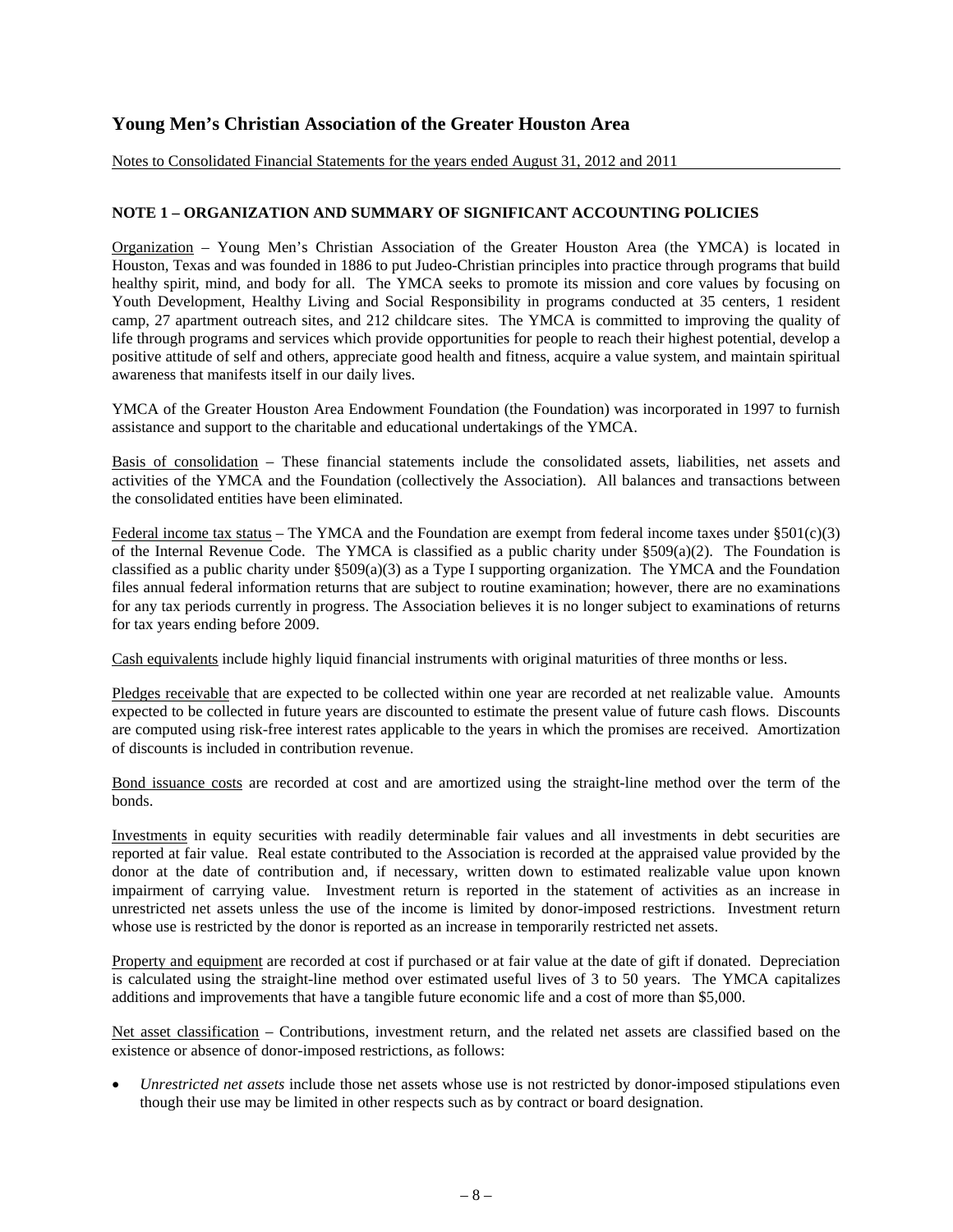- *Temporarily restricted net assets* include contributions and investment return restricted by the donor for specific purposes or time periods. When a purpose restriction is accomplished or a time restriction ends, temporarily restricted net assets are released to unrestricted net assets.
- *Permanently restricted net assets* include contributions that donors have restricted in perpetuity. Investment return may be expended to support the activities of the Association.

Membership dues and fees are recognized over the period of membership. Amounts received in advance are recorded as deferred revenue.

Program fees, residency income and government grants and contracts are recognized when the related services are provided. Amounts received but unearned are included in the statement of financial position as deferred revenue.

Contributions are recorded as revenue at fair value when an unconditional commitment is received from the donor. Contributions received with donor stipulations that limit their use are recorded as restricted support. Conditional contributions are recognized in the same manner when the conditions are substantially met. Gifts of long-lived assets with explicit restrictions that specify how the assets are to be used and gifts of cash or other assets that must be used to acquire long-lived assets are reported as restricted support. Absent explicit donor stipulations about how long such assets must be maintained, the Association reports expirations of donor restrictions when the donated or acquired long-lived assets are placed in service.

Donated goods and services are recorded at fair value as contributions when an unconditional commitment is received from the donor. The related expense is recorded as the item is used. Contributions of services are recognized when services received (a) create or enhance nonfinancial assets or (b) require specialized skills, are provided by individuals possessing those skills, and would typically need to be purchased if not provided by donation.

Advertising costs are expensed as incurred. The Association recognized advertising costs totaling approximately \$660,000 in 2012 and \$680,000 in 2011.

Estimates – Management must make estimates and assumptions to prepare financial statements in accordance with generally accepted accounting principles. These estimates and assumptions affect the reported amounts of assets and liabilities, the disclosure of contingent assets and liabilities, the amounts reported as revenue and expenses, and the allocation of expenses among various functions. Actual results could vary from the estimates that were used.

### **NOTE 2 – CASH AND CASH EQUIVALENTS**

Cash and cash equivalents are comprised of the following:

|                                 | 2012         |               | <u>2011</u> |
|---------------------------------|--------------|---------------|-------------|
| Demand deposits                 | \$17,940,603 | <sup>\$</sup> | 8,591,116   |
| Money market mutual funds       | 510.792      |               | 3,135,648   |
| Cash on hand                    | 145,100      |               | 141,400     |
| Total cash and cash equivalents | 18,596,495   |               | 11,868,164  |

Bank deposits exceed the federally insured limit per depositor per institution.

## **NOTE 3 – PLEDGES RECEIVABLE**

Pledges receivable consist of the following:

|                                     |     | <u> 2012</u> | <u>2011</u> |
|-------------------------------------|-----|--------------|-------------|
| Total pledges receivable            | SS. | 8.330.705    | 8,065,918   |
| Allowance for doubtful accounts     |     | (245.570)    | (205, 413)  |
| Discount to net present value at 5% |     | (341, 459)   | (340,065)   |
| Pledges receivable, net             |     | 7.743.676    | 7,520,440   |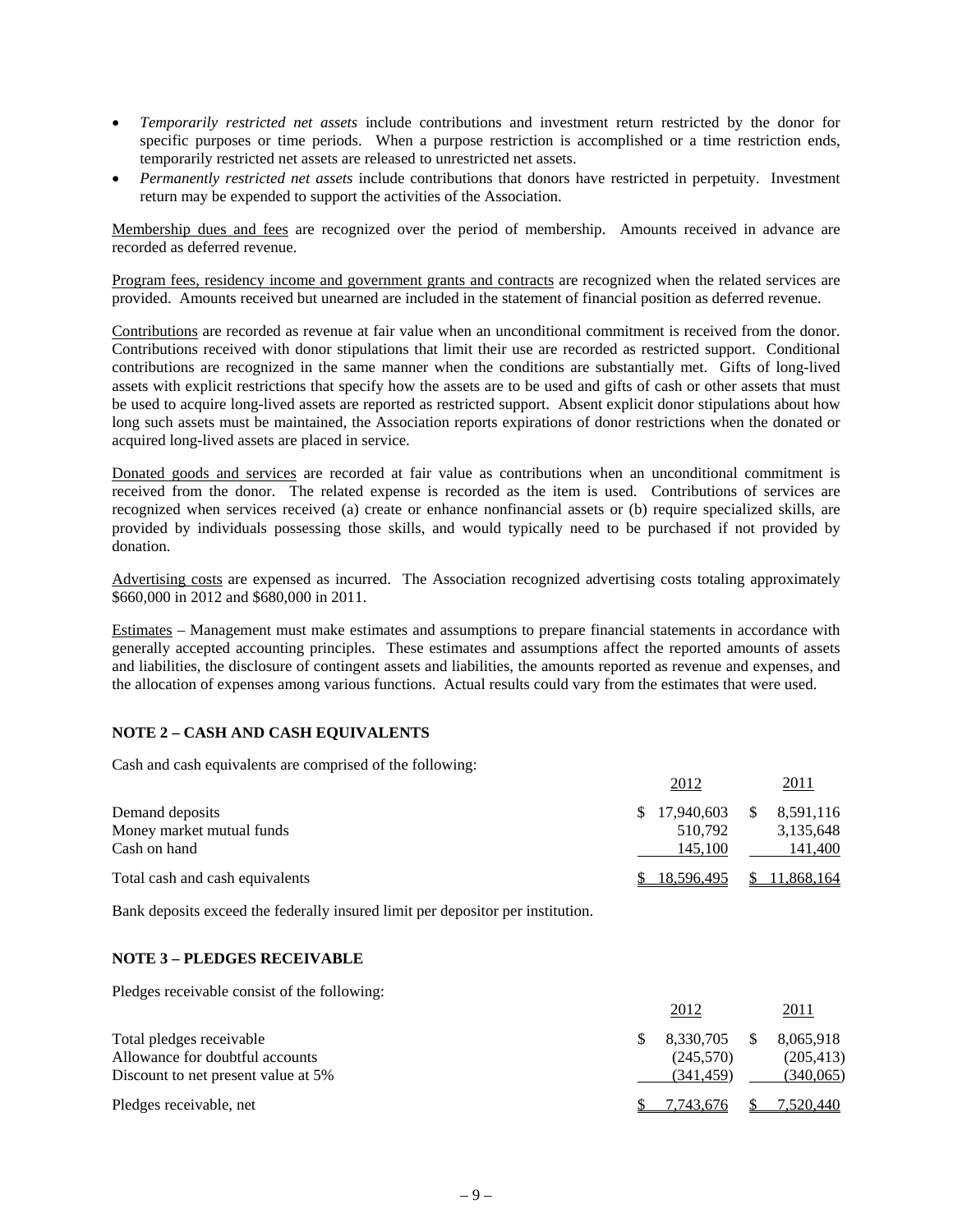Pledges receivable at August 31, 2012 are expected to be collected as follows:

| 2013                     | \$<br>4,634,846 |
|--------------------------|-----------------|
| 2014                     | 1,461,768       |
| 2015                     | 1,226,811       |
| 2016                     | 724,250         |
| 2017                     | 283,030         |
| Total pledges receivable | 8,330,705       |

The Association entered into a forty-six year lease agreement for \$1 per year with the City of Alvin in January 2006 for the use of the land on which a YMCA facility is located. The estimated fair value of this agreement of approximately \$660,000 is recorded as a pledge receivable and is being amortized over the life of the lease. At August 31, 2012, the unamortized balance is \$629,831.

#### **NOTE 4 – INVESTMENTS**

Investments consist of the following:

|                           | 2012             | 2011            |
|---------------------------|------------------|-----------------|
| Bond mutual funds         | 40,878,618<br>S. | 38,041,910<br>S |
| Asset-backed securities   | 18,638,649       | 16,030,071      |
| U.S. Treasury securities  | 10,471,658       | 12,290,644      |
| Equity securities         | 4.522.124        | 3,811,744       |
| Money market mutual funds | 3,324,328        | 2,330,831       |
| Corporate bonds           | 583,992          | 587,842         |
| Exchange-traded funds     | 13,663           | 28,416          |
| Real estate               | 11,001           | 200,202         |
| Total investments         | 78,444,033       | 73.321.660      |

Investments at August 31, 2012 and 2011 include the underlying assets of split-interest agreements totaling approximately \$1,836,000 and \$1,950,000, respectively, for which the Foundation acts as trustee. Realized and unrealized gains and losses, interest and dividends from these investments, and payments to the beneficiaries are reflected as adjustments to the split-interest agreement liabilities reported in the consolidated statements of financial position (see Note 7).

Investments are exposed to various risks such as interest rate, market, and credit risks. Because of these risks, it is at least reasonably possible that changes in the values of investment securities will occur in the near term and that such changes could materially affect the amounts reported in the statements of financial position and statements of activities.

Investment return includes earnings on cash and cash equivalents and bond proceeds held in trust and excludes the return on underlying assets of split-interest agreements held in trust. Investment return consists of the following:

|                                                                   |   | 2012       |   | 2011       |
|-------------------------------------------------------------------|---|------------|---|------------|
| Interest and dividends                                            | S | 2,953,262  | S | 3,688,615  |
| Net realized and unrealized gain (loss)                           |   | 2,216,293  |   | (442,097)  |
| Royalty income                                                    |   | 12.518     |   | 13,058     |
| Investment management fees                                        |   | (266, 513) |   | (291, 460) |
| Investment return on total investments                            |   | 4,915,560  |   | 2,968,116  |
| Less interest and dividends allocated to funds held in trust      |   | (24, 480)  |   | (18,310)   |
| Net realized and unrealized gain allocated to funds held in trust |   | (91,030)   |   | (196,040)  |
| Investment return, net                                            |   | 4.800.050  |   | 2.753.766  |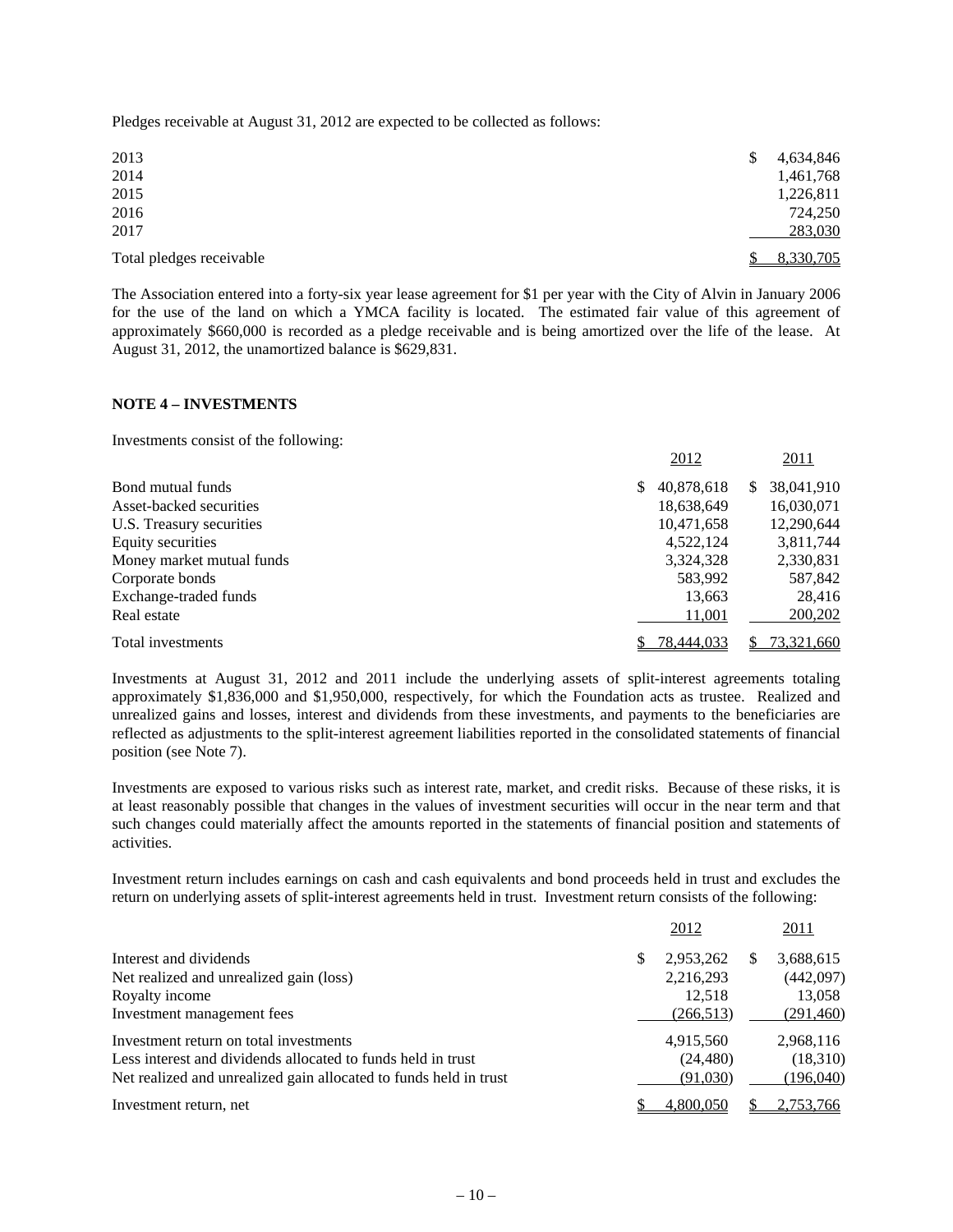### **NOTE 5 – FAIR VALUE MEASUREMENTS**

Generally accepted accounting principles require that certain assets and liabilities be reported at fair value and establish a hierarchy that prioritizes inputs used to measure fair value. Fair value is the price that would be received to sell an asset or paid to transfer a liability in an orderly transaction between market participants at the measurement date. The three levels of the fair value hierarchy are as follows:

- *Level 1* Inputs are unadjusted quoted prices in active markets for identical assets or liabilities that the reporting entity has the ability to access at the reporting date.
- *Level 2* Inputs are other than quoted prices included in Level 1, which are either directly observable or can be derived from or corroborated by observable market data at the reporting date.
- *Level 3* Inputs are not observable and are based on the reporting entity's assumptions about the inputs market participants would use in pricing the asset or liability.

Assets measured at fair value at August 31, 2012 are as follows:

|                                              | LEVEL 1          | LEVEL 2           | LEVEL 3 | <b>TOTAL</b>     |
|----------------------------------------------|------------------|-------------------|---------|------------------|
| Bond mutual funds:                           |                  |                   |         |                  |
| Short and intermediate term                  | 40,878,618<br>\$ |                   |         | \$<br>40,878,618 |
| Asset-backed securities                      |                  | \$<br>18,638,649  |         | 18,638,649       |
| U.S. Treasury securities                     |                  | 10,471,658        |         | 10,471,658       |
| Equity securities:                           |                  |                   |         |                  |
| Large-cap                                    | 2,024,748        |                   |         | 2,024,748        |
| International                                | 1,562,092        |                   |         | 1,562,092        |
| Mid-cap                                      | 677,444          |                   |         | 677,444          |
| Small-cap                                    | 257,840          |                   |         | 257,840          |
| Money market mutual funds                    | 3,324,328        |                   |         | 3,324,328        |
| Corporate bonds                              |                  | 583,992           |         | 583,992          |
| Exchange-traded funds                        | 13,663           |                   |         | 13,663           |
| Total investments measured at fair value     | 48,738,733       | 29,694,299        |         | 78,433,032       |
| Money market mutual funds reported as        |                  |                   |         |                  |
| cash and cash equivalents                    | 510,792          |                   |         | 510,792          |
| Bond proceeds held in trust (Treasury bills) |                  | <u>10,007,674</u> |         | 10,007,674       |
| Total assets measured at fair value          | 49,249,525       | 39,701,973        |         | 88,951,498       |

Assets measured at fair value at August 31, 2011 are as follows:

|                                              | LEVEL 1          | LEVEL 2          | LEVEL <sub>3</sub> | <b>TOTAL</b>     |
|----------------------------------------------|------------------|------------------|--------------------|------------------|
| Bond mutual funds:                           |                  |                  |                    |                  |
| Short and intermediate term                  | \$<br>38,041,910 |                  |                    | \$<br>38,041,910 |
| Asset-backed securities                      |                  | \$<br>16,030,071 |                    | 16,030,071       |
| U.S. Treasury securities                     |                  | 12,290,644       |                    | 12,290,644       |
| Equity securities:                           |                  |                  |                    |                  |
| Large-cap                                    | 1,799,410        |                  |                    | 1,799,410        |
| International                                | 1,285,418        |                  |                    | 1,285,418        |
| Mid-cap                                      | 419,993          |                  |                    | 419,993          |
| Small-cap                                    | 306,923          |                  |                    | 306,923          |
| Money market mutual funds                    | 2,330,831        |                  |                    | 2,330,831        |
| Corporate bonds                              |                  | 587,842          |                    | 587,842          |
| Exchange-traded funds                        | 28,416           |                  |                    | 28,416           |
| Total investments measured at fair value     | 44,212,901       | 28,908,557       |                    | 73, 121, 458     |
| Money market mutual funds reported as        |                  |                  |                    |                  |
| cash and cash equivalents                    | 3,135,648        |                  |                    | 3,135,648        |
| Bond proceeds held in trust (Treasury bills) |                  | 10,006,374       |                    | 10,006,374       |
| Total assets measured at fair value          | 47.348.549       | 38,914,931       |                    | 86,263,480       |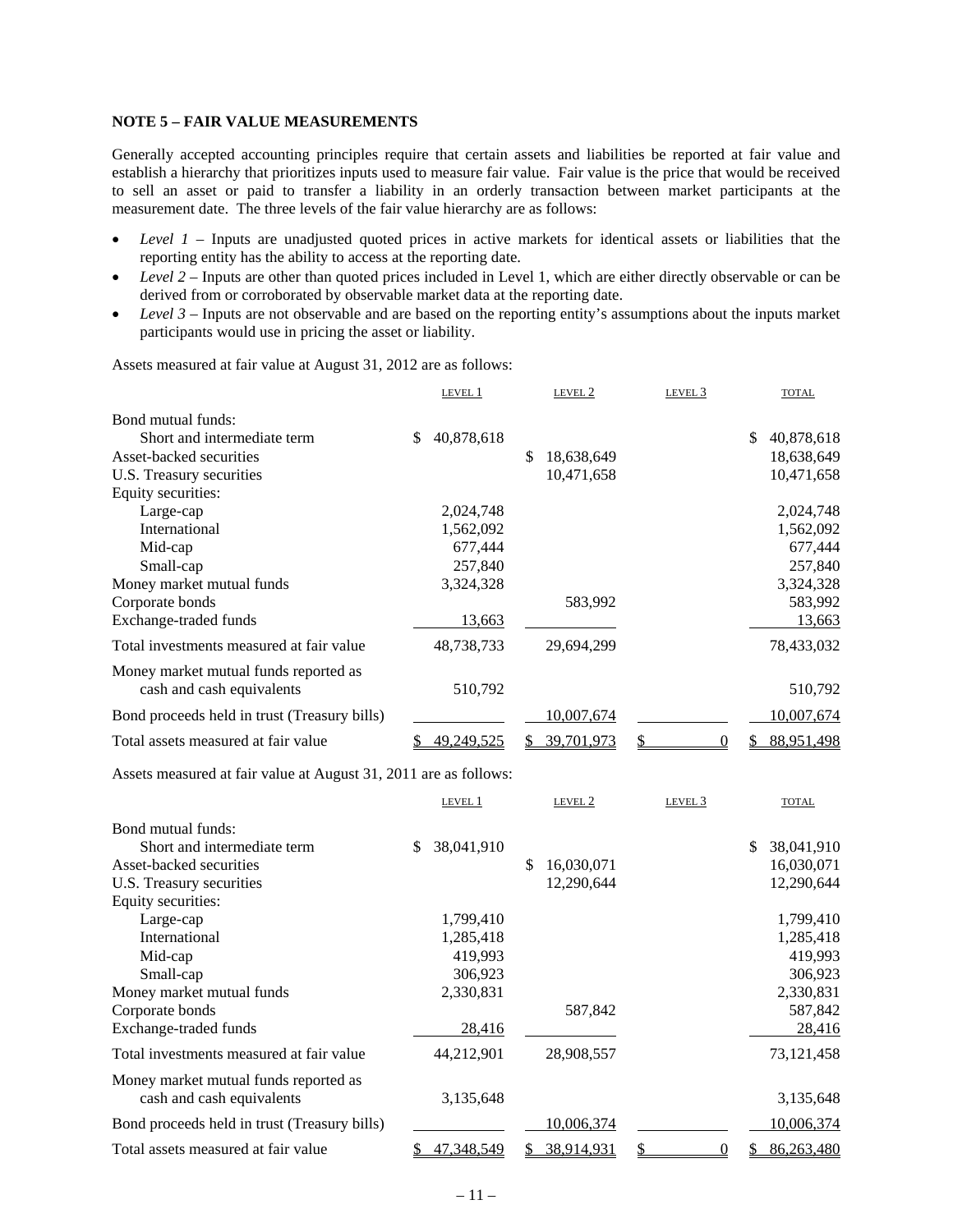Valuation methods used for assets measured at fair value are as follows:

- *Mutual funds* and *exchange-traded funds* are valued at the reported net asset value.
- *Asset-backed securities, U.S. Treasury securities,* and *corporate bonds* are valued using prices obtained from independent quotation bureaus that use computerized valuation formulas which may include marketcorroborated inputs for credit risk factors, interest rate and yield curves and broker quotes, to calculate fair values.
- *Equity securities* are valued at the closing price reported on the active market on which the individual securities are traded.

These valuation methods may produce a fair value that may not be indicative of net realizable value or reflective of future fair values. Furthermore, while the Association believes its valuation methods are appropriate, the use of different methods or assumptions could result in a different fair value measurement at the reporting date.

### **NOTE 6 – PROPERTY AND EQUIPMENT**

Property and equipment consists of the following:

|                                       | 2012              | 2011             |
|---------------------------------------|-------------------|------------------|
| Land                                  | 39,966,822<br>\$. | 41,718,201<br>S. |
| Buildings and improvements            | 243,021,946       | 245, 191, 722    |
| Furniture and equipment               | 36,651,400        | 35,703,504       |
| Vehicles                              | 2,550,207         | 2,556,975        |
| Construction in process               | 6.944.868         | 4,425,467        |
| Total property and equipment, at cost | 329, 135, 243     | 329,595,869      |
| Accumulated depreciation              | (83, 124, 258)    | (76, 131, 019)   |
| Property and equipment, net           | \$246,010,985     | \$253,464,850    |

#### **NOTE 7 – SPLIT-INTEREST AGREEMENTS**

The Association's investments include deferred giving vehicles subject to split-interest agreements. Two different types of agreements currently are maintained: Charitable Remainder Unitrusts and a Pooled Income Fund. Three Charitable Gift Annuities previously maintained lapsed and were recognized as income in 2012 upon the deaths of the beneficiaries.

Charitable Gift Annuities are unrestricted irrevocable gifts under which the Association agrees to pay a life annuity to the donor or a designated beneficiary. The contributed funds and the attendant liabilities immediately become part of the general assets and liabilities of the Association. Charitable Remainder Unitrust gifts are time-restricted contributions not available to the organization until after the death of the donor, who, while living, receives a specified payout based on a fixed percentage of the market value of the invested funds. The Pooled Income Fund represents donations that are combined with other contributions and the total pool of funds is invested in equity securities, corporate bonds, and U.S. Treasury and asset-backed securities. Contributors receive a pro-rata share of the actual ordinary income of the fund until their death, at which point the donor's share of the pool becomes available to the Association.

### **NOTE 8 – DEPOSITS**

In April 2008, the Association entered into an agreement to sell property to a third party. A deposit of \$22,689,524 was being held by the Association at August 31, 2011 as part of this agreement. The property was sold for approximately \$24.6 million in 2012.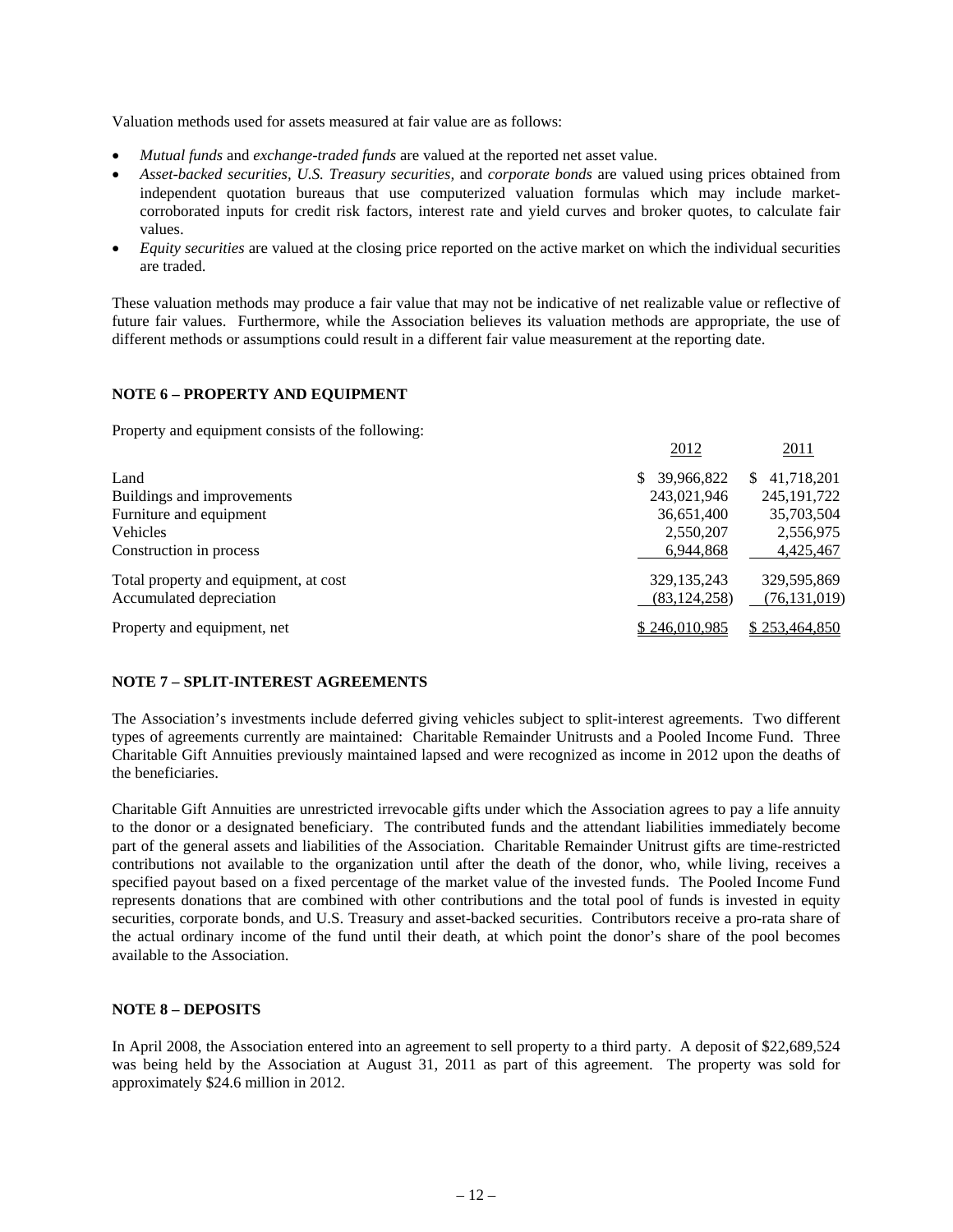At August 31, 2011, the Association also held a deposit of \$1,000,000 from a third party related to a special warranty deed dated March 2007 from the sale of Association land and buildings to the third party. In 2012, the third party completed its obligation under the deed and was refunded the amount.

#### **NOTE 9 – BONDS PAYABLE**

On June 1, 2008, on behalf of the Association, the Harris County Health Facilities Development Corporation issued five bonds in the aggregate principal amount of \$200,000,000 (Series 2008 Bonds), the proceeds of which were to be used to refund outstanding Harris County Health Facilities Development Corporation revenue bonds (Series 1999 Bonds and Series 2002 Bonds), to fund various construction projects to be undertaken by the Association, to fund the cost to terminate an interest rate hedge agreement entered into by the Association in anticipation of the issuance of the Series 2008 Bonds, to finance a debt service reserve fund for the Series 2008 Bonds, and to finance costs of the issuance of the Series 2008 Bonds. All unspent proceeds of the Series 2008 Bonds are held in trust by the bond trustee, Bank of New York, in the Series 2008 Bond Construction Fund, which holds investments in U.S. Treasury securities at August 31, 2012. The interest rate on the Series 2008 Bonds is determined daily by a remarketing agent. The Series 2008 Bonds are redeemable upon demand by the bondholders. The interest rate on the bonds was 1.8% at August 31, 2012 and 2.3% at August 31, 2011.

In connection with the Series 2008 Bonds, three banks have issued five irrevocable letters of credit for amounts not to exceed an aggregate of \$200,465,488 for payment of, under certain circumstances, the principal and interest due under the Series 2008 Bonds. The Association is required to pay the banks an annual fee that is calculated and due on a quarterly basis. The letters of credit expire on June 24, 2013 and June 24, 2014. At August 31, 2012, no amounts were outstanding on the letters of credit.

Principal amounts due under each bond are as follows:

|                     | 2012          | 2011            |
|---------------------|---------------|-----------------|
| Series A            | \$73.635.000  | 75,000,000<br>S |
| Series B            | 49,090,000    | 50,000,000      |
| Series C            | 24,540,000    | 25,000,000      |
| Series D            | 24,555,000    | 25,000,000      |
| Series E            | 24,545,000    | 25,000,000      |
| Total bonds payable | \$196,365,000 | \$200,000,000   |

Bonds payable are due in the fiscal years ending August 31 as follows:

| 2013                | 3,845,000      |
|---------------------|----------------|
| 2014                | 4,035,000      |
| 2015                | 4,240,000      |
| 2016                | 4,435,000      |
| 2017                | 4,680,000      |
| Thereafter          | $-175,130,000$ |
| Total bonds payable | \$196,365,000  |

The Association has a \$125,000 letter of credit that expires in October 2013 and a \$50,000 letter of credit that expires in September 2013. Both of these letters of credit are with a financial institution and are related to insurance contracts. No draws were outstanding on these letters of credit at August 31, 2012.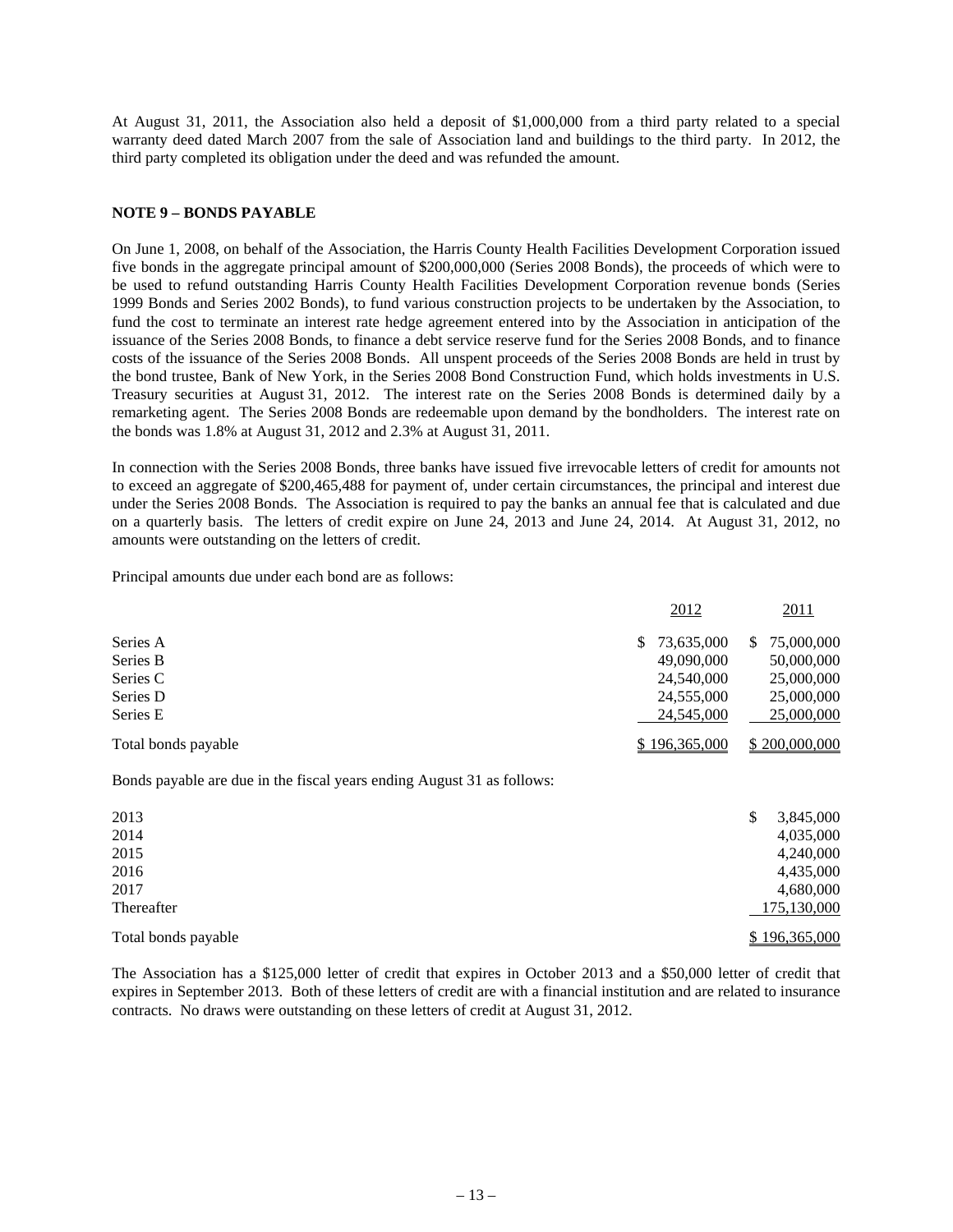#### **NOTE 10 – TEMPORARILY RESTRICTED NET ASSETS**

Temporarily restricted net assets are available for the following purposes:

|                                                                    | 2012         | 2011            |
|--------------------------------------------------------------------|--------------|-----------------|
| Capital projects                                                   | \$10,503,443 | 4.079.590<br>S. |
| Pooled income fund beneficiary interest                            | 534,068      | 542,426         |
| Accumulated earnings on general endowment available for operations | 278,175      | 231,905         |
| Childcare and after-school programs                                |              | 230,100         |
| Health programs                                                    |              | 211,786         |
| Other                                                              | 1.000        | 55,000          |
| Total temporarily restricted net assets                            | \$11,316,686 | 5,350,807       |

#### **NOTE 11 – ENDOWMENTS**

The Foundation was established to assist the YMCA in meeting its operating needs. The Board of Directors of the Foundation has interpreted the Texas Uniform Prudent Management of Institutional Funds Act (TUPMIFA) as requiring the preservation of the fair value of the original gift as of the gift date of the donor-restricted endowment funds absent explicit donor stipulations to the contrary. As a result of this interpretation, the Foundation classifies the original value of gifts donated to the permanent endowment as permanently restricted net assets. The remaining portion of the donor-restricted endowment fund that is not classified as permanently restricted net assets is classified as temporarily restricted net assets until those amounts are appropriated for expenditure by the Foundation in a manner consistent with the standard of prudence prescribed by TUPMIFA. In accordance with TUPMIFA, the Foundation considers the following factors in making a determination to appropriate accumulated donor-restricted endowment funds:

- The duration and preservation of the fund
- The purposes of the YMCA and the donor-restricted endowment fund
- General economic conditions
- The possible effect of inflation and deflation
- The expected total return from income and the appreciation of investments
- Other resources of the YMCA
- The investment policies of the Foundation

Endowment net asset composition as of August 31, 2012 is as follows:

|                                                                              | UNRESTRICTED         |    | <b>TEMPORARILY</b><br><b>RESTRICTED</b> | PERMANENTLY<br><b>RESTRICTED</b> | <b>TOTAL</b>              |
|------------------------------------------------------------------------------|----------------------|----|-----------------------------------------|----------------------------------|---------------------------|
| Donor-restricted endowment funds<br>Board-designated general endowment funds | (1.452)<br>4,375,482 | -S | 813.243                                 | \$ 1,375,932                     | \$ 2,187,723<br>4,375,482 |
| Endowment net assets                                                         | 4.374.030            |    | 813.243                                 | 1.375.932                        | 6.563.205                 |

Endowment net asset composition as of August 31, 2011 is as follows:

|                                                                              | <b>UNRESTRICTED</b>  |    | <b>TEMPORARILY</b><br><b>RESTRICTED</b> | PERMANENTLY<br><b>RESTRICTED</b> | <b>TOTAL</b>                           |
|------------------------------------------------------------------------------|----------------------|----|-----------------------------------------|----------------------------------|----------------------------------------|
| Donor-restricted endowment funds<br>Board-designated general endowment funds | (2.824)<br>4.073.832 | S. | 774.331                                 | \$ 1.480.946                     | $\frac{1}{2}$ , 2.252.453<br>4.073.832 |
| Endowment net assets                                                         | 4.071.008            |    | (14,331)                                | 1.480.946                        | 6.326.285                              |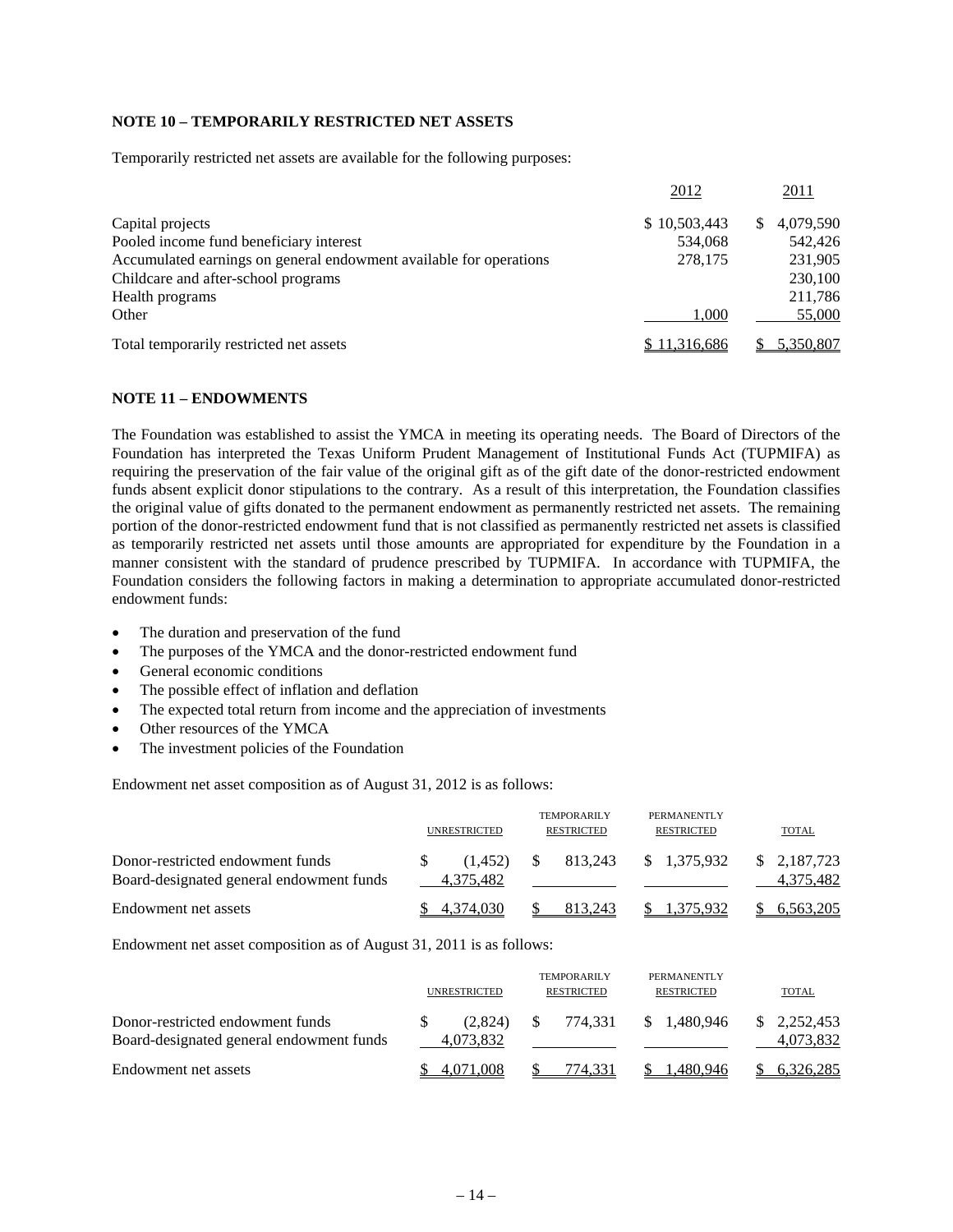Changes in endowment net assets are as follows:

|                                                                                  | <b>UNRESTRICTED</b> | <b>TEMPORARILY</b><br><b>RESTRICTED</b> | <b>PERMANENTLY</b><br><b>RESTRICTED</b> | <b>TOTAL</b>      |
|----------------------------------------------------------------------------------|---------------------|-----------------------------------------|-----------------------------------------|-------------------|
| Endowment net assets, September 1, 2010                                          | 2,994,960           | 696,584<br>S                            | <u>1,480,946</u><br>S                   | 5,172,490         |
| Investment return:<br>Interest and dividends<br>Net realized and unrealized gain | 43,407<br>401,171   | 8,522<br>78,759                         |                                         | 51,929<br>479,930 |
| Total investment return                                                          | 444,578             | 87,281                                  |                                         | 531,859           |
| Contributions and other additions                                                | 679,715             |                                         |                                         | 679,715           |
| Expenses                                                                         | (12, 469)           |                                         |                                         | (12, 469)         |
| Appropriation for distribution                                                   | (35,776)            | (9,534)                                 |                                         | (45,310)          |
| Endowment net assets, August 31, 2011                                            | 4,071,008           | 774,331                                 | 1.480.946                               | 6,326,285         |
| Investment return:<br>Interest and dividends<br>Net realized and unrealized gain | 57,085<br>157,869   | 13,333<br>36,874                        |                                         | 70,418<br>194,743 |
| Total investment return                                                          | 214,954             | 50,207                                  |                                         | 265,161           |
| Donor redesignation                                                              | 119,839             |                                         | (119, 839)                              |                   |
| Contributions and other additions                                                | 12,205              | 1,000                                   | 14,825                                  | 28,030            |
| Appropriation for distribution                                                   | (43,976)            | (12,295)                                |                                         | (56,271)          |
| Endowment net assets, August 31, 2012                                            | 4,374,030           | 813,243<br>S                            | 1.375.932<br>\$                         | 6,563,205<br>S    |

From time to time, the fair value of assets associated with individual donor-restricted endowment funds may fall below the level that the donor or TUPMIFA requires the Foundation to retain as a fund of perpetual duration. Deficiencies of this nature resulted from unfavorable market fluctuations and continued appropriations for certain programs that were deemed prudent by the Board of Directors and are reported in unrestricted net assets.

#### Investment Policies and Strategy

The purpose of the Foundation is to provide an endowment fund that will support the YMCA for generations to come. The Foundation's strategic asset allocation is based on this long-term perspective.

The Foundation has adopted investment policies for endowment assets that attempt to maximize return within reasonable and prudent levels of risk determined from one or more asset allocation studies conducted from time to time as well as to maintain the purchasing power of the current assets and all future contributions. Endowment assets include those assets of donor-restricted funds that the Foundation must hold in perpetuity or for a donorspecified period as well as board-designated funds. Under this policy, as approved by the Board of Directors, the assets of the Foundation are invested in a manner that will seek to maintain an appropriate, diversified asset allocation based on a total return policy that is compatible with a flexible spending policy, while still having the potential to produce positive real returns.

#### Spending Policy

The Foundation has a policy of appropriating net investment earnings (interest and dividends earned less administrative expense paid) on the general fund toward operations and program delivery. However, in the event that the YMCA is unable to fulfill their current mission, the Board of Directors may authorize distributions to meet the YMCA's objectives. These policies are consistent with the Foundation's objective to maintain the purchasing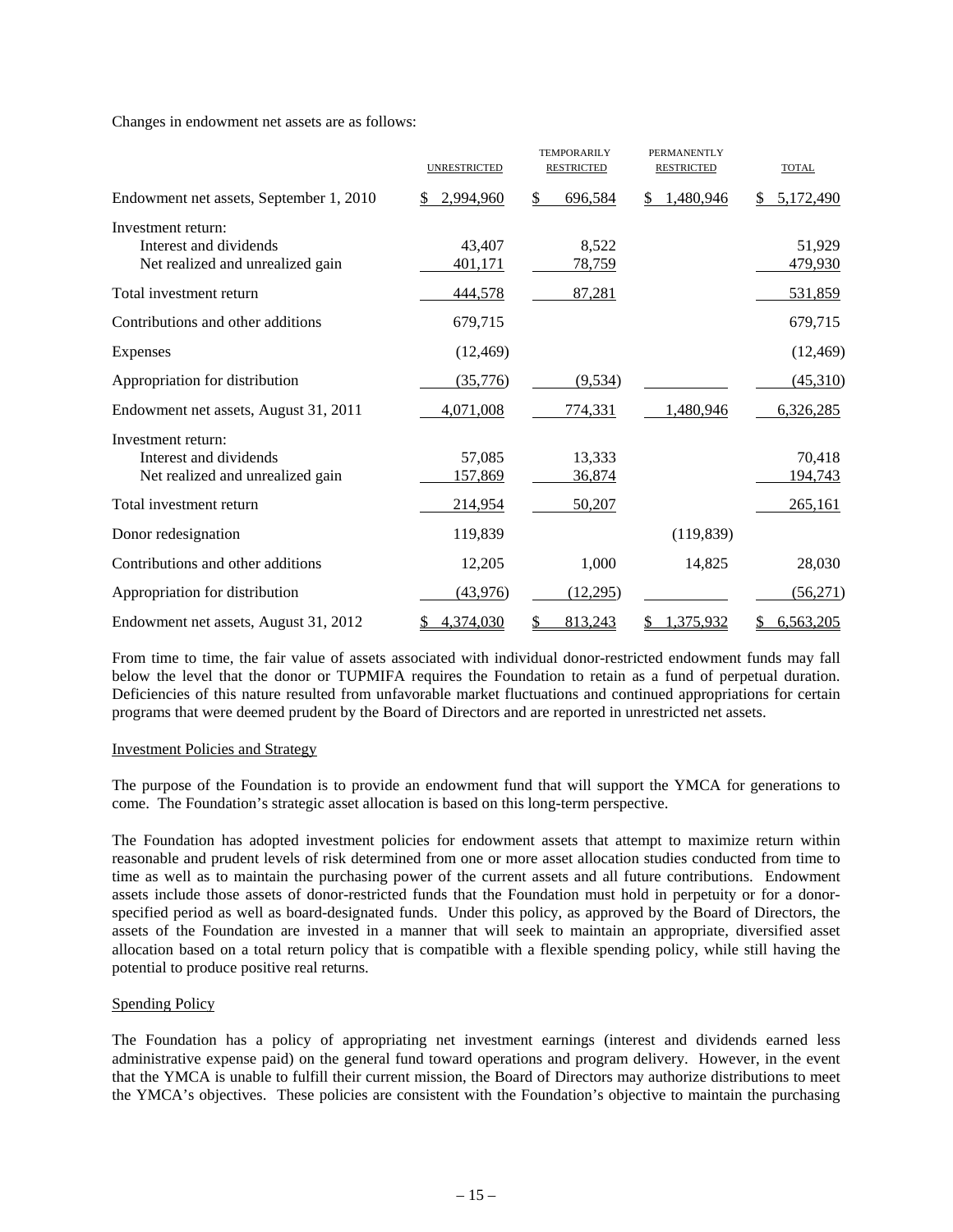power of the investments held in perpetuity or for a specific term as well as to provide additional real growth through new gifts and investment return.

#### **NOTE 12 – FAIR VALUE OF FINANCIAL INSTRUMENTS**

The carrying value of the Association's significant financial instruments including cash and cash equivalents, pledges receivable, investments, annuity payable and other short-term assets and liabilities approximates fair value as of August 31, 2012 and 2011. Additionally, management believes that because the interest rate on bonds payable is determined daily, the carrying value of bonds payable of \$196,365,000 and \$200,000,000 approximates fair value at August 31, 2012 and 2011, respectively.

## **NOTE 13 – GOVERNMENT GRANTS AND CONTRACTS**

The Association is the recipient of government grants and contracts from various federal, state, and local agencies. Should these contracts not be renewed, a replacement for this source of support may not be forthcoming and related expenses would not be incurred. Government contract revenue includes the following:

|                                                  |     | 2012      |     | 2011      |
|--------------------------------------------------|-----|-----------|-----|-----------|
| Federal grants and contracts:                    |     |           |     |           |
| U.S. Department of Health and Human Services     | \$. | 3,780,528 | \$. | 3,705,428 |
| U.S. Department of State                         |     | 835,747   |     | 1,034,228 |
| U.S. Department of Justice                       |     | 318,000   |     | 330,012   |
| U.S. Department of Housing and Urban Development |     | 170,056   |     | 194,521   |
| Total federal grants and contracts               |     | 5,104,331 |     | 5,264,189 |
| Colleges                                         |     | 258,600   |     | 358,727   |
| School districts                                 |     | 240.615   |     | 106,051   |
| State of Texas                                   |     | 168,554   |     | 207,321   |
| City of Houston                                  |     | 125,462   |     | 101,711   |
| Other                                            |     | 122,641   |     | 125,929   |
| Total government grants and contracts            |     | 6,020,203 |     | 6,163,928 |

The Association's government grants require fulfillment of certain conditions as set forth in grant contracts and are subject to review and audit by the awarding agencies. Such reviews and audits could result in the discovery of unallowable activities and unallowable costs. Consequently, any of the funding sources may, at their discretion, request reimbursement for expenses or return of funds as a result of non-compliance by the Association with the terms of the contracts. Management believes such disallowances, if any, would not be material to the Association's financial position or changes in net assets.

### **NOTE 14 – RETURN OF DONOR CONTRIBUTION**

In 2005 and 2006, the YMCA received a total of \$1,525,000 from a donor to be used towards the purchase of land and the subsequent construction of a YMCA facility. Plans to construct this facility are still pending and during 2011 the donor requested the return of this amount. At such time as a firm plan is in place as to the disposition of this project, the donor has indicated that it would entertain a new request for funding from the YMCA.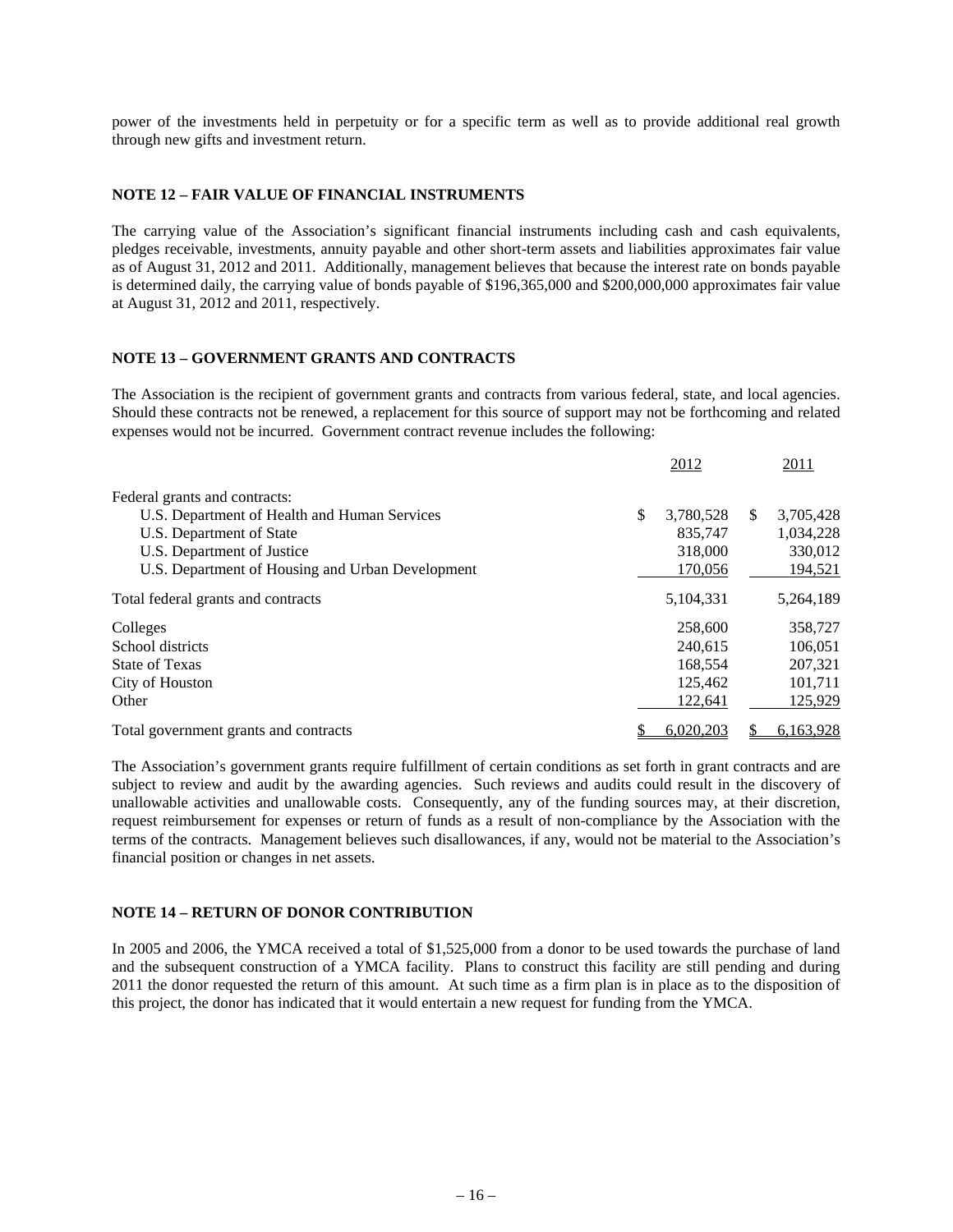#### **NOTE 15 – EMPLOYEE BENEFIT PLAN**

The Association participates in a defined contribution retirement plan administered by the Young Men's Christian Association Retirement Fund. Employees may elect to participate following two years of service. The Association contributes 12% of the eligible employee's compensation into the plan. The Association contributed approximately \$3,217,000 and \$3,011,000 to this plan during the years ended August 31, 2012 and 2011, respectively.

#### **NOTE 16 – LEASES**

The Association leases certain office space and office equipment used in its operations. Operating lease payments for the years ended August 31, 2012 and 2011 were approximately \$741,000 and \$373,000, respectively.

As of August 31, 2012, the future minimum annual lease payments under these noncancellable operating leases are as follows:

| 2013       | 807,446<br>\$ |
|------------|---------------|
| 2014       | 747,109       |
| 2015       | 692,115       |
| 2016       | 662,373       |
| 2017       | 312,881       |
| Thereafter | 1,135,555     |
| Total      | 4,357,479     |

#### **NOTE 17 – RELATED PARTY TRANSACTIONS**

During the years ended August 31, 2012 and 2011, the Association contracted with two construction companies owned by board members. Approximately \$5.7 million was paid to one construction company in connection with several building projects in 2011. Approximately \$25,000 and \$10.5 million was paid to the other construction company in 2012 and 2011, respectively.

### **NOTE 18 – COMMITMENTS**

At August 31, 2012, the Association has outstanding contractual commitments of approximately \$2,100,000 in connection with several building projects.

### **NOTE 19 – SUBSEQUENT EVENTS**

Management has evaluated subsequent events through December 10, 2012, which is the date that the financial statements were available for issuance. As a result of this evaluation, no events were identified that are required to be disclosed or would have a material impact on reported net assets or changes in net assets.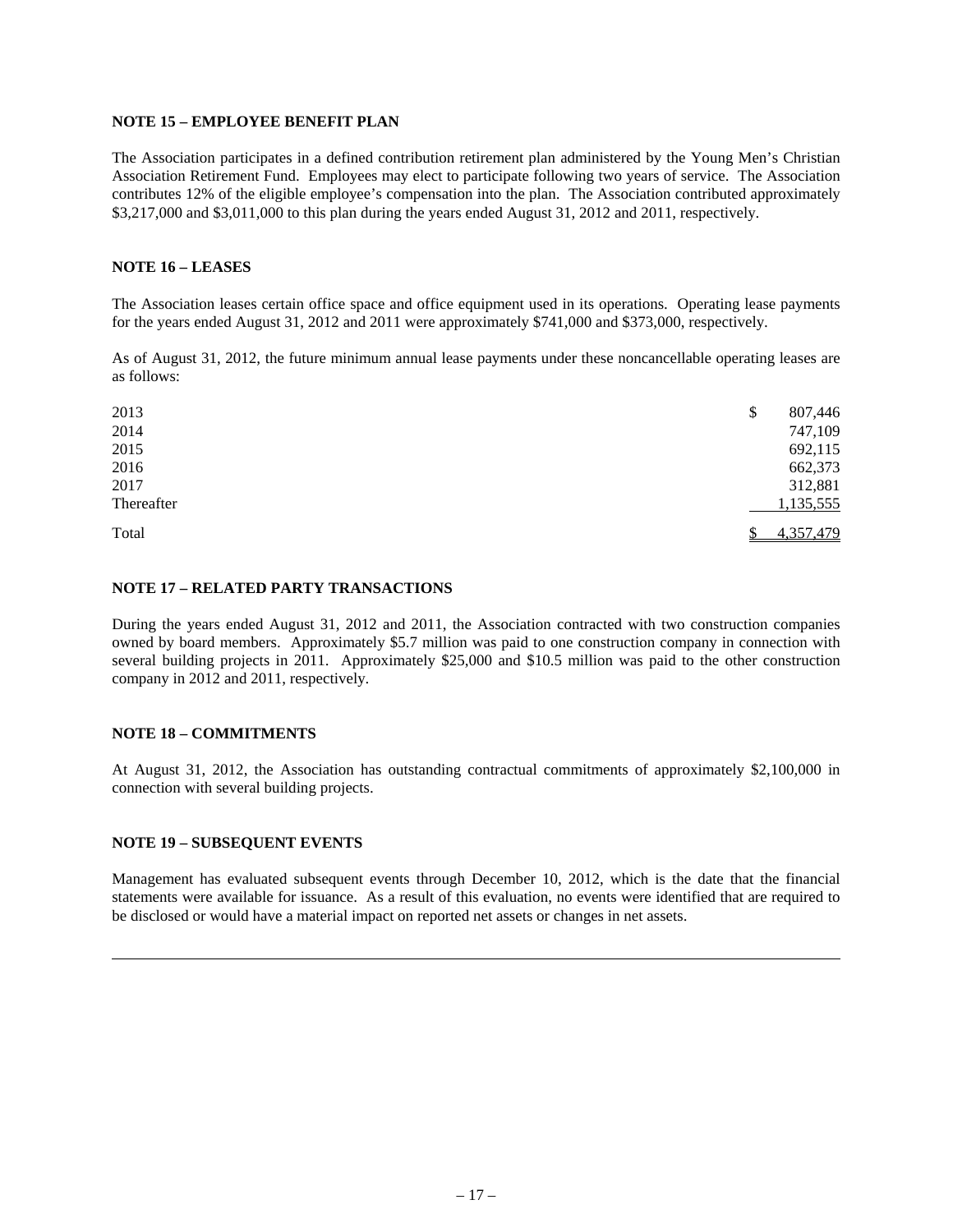| Grantor                                                                                             |             |                                |           |              |                   |
|-----------------------------------------------------------------------------------------------------|-------------|--------------------------------|-----------|--------------|-------------------|
| Pass-through Grantor                                                                                | <b>CFDA</b> | Pass-through                   | Award     |              | Allowable         |
| Program Title & Period                                                                              | Number      | <b>Grantor Number</b>          | Amount    | Revenue      | <b>Expenses</b>   |
| U.S. DEPARTMENT OF HOUSING AND URBAN DEVELOPMENT                                                    |             |                                |           |              |                   |
| Passed through City of Houston:<br><b>Community Development Block Grants</b>                        |             |                                |           |              |                   |
| Child Care Program                                                                                  |             |                                |           |              |                   |
| $08/11 - 07/12$<br>#1                                                                               | 14.218      | None                           | \$48,956  | \$<br>44.798 | \$<br>44,798      |
| $08/12 - 12/12$<br>#2                                                                               | 14.218      | None                           | \$19,583  | 5,000        | 5,000             |
| <b>Emergency Shelter Grant</b>                                                                      |             |                                |           |              |                   |
| $08/11 - 07/12$<br>#3                                                                               | 14.218      | None                           | \$110,000 | 103,390      | 103,390           |
| Passed through City of Houston:                                                                     |             |                                |           |              |                   |
| <b>Emergency Shelter Grant</b>                                                                      |             |                                |           |              |                   |
| $08/11 - 07/12$<br>#4                                                                               | 14.218      | None                           | \$18,500  | 16,868       | 16,868            |
| Total U.S. Department of Housing and Urban Development                                              |             |                                |           | 170,056      | 170,056           |
| <b>U.S. DEPARTMENT OF JUSTICE</b>                                                                   |             |                                |           |              |                   |
| Direct Funding:                                                                                     |             |                                |           |              |                   |
| Services for Trafficking Victims                                                                    |             |                                |           |              |                   |
| $09/10 - 10/11$<br>#5                                                                               | 16.320      | 2003-VT-BX-K007                | \$200,000 | 24,565       | 24,565            |
| $11/11 - 10/12$<br>#6                                                                               | 16.320      | 2003-VT-BX-K007                | \$200,000 | 109,134      | 109,134           |
| Services for Trafficking Victims                                                                    |             |                                |           |              |                   |
| <b>Collaborative Agreement</b>                                                                      |             |                                |           |              |                   |
| $10/10 - 09/12$<br>#7                                                                               | 16.320      | 2010-VT-BX-K013                | \$500,000 | 121,817      | 121,817           |
| Passed through the State of Texas, Office of the Governor:<br>Direct Assistance to Victims of Crime |             |                                |           |              |                   |
| $07/11 - 06/12$<br>#8                                                                               | 16.575      | VA-11-V30-24499-01             | \$80,000  | 62,484       | 62,484            |
| Total U.S. Department of Justice                                                                    |             |                                |           | 318,000      | 318,000           |
|                                                                                                     |             |                                |           |              |                   |
| <b>U.S. DEPARTMENT OF STATE</b>                                                                     |             |                                |           |              |                   |
| Passed through U.S. Committee for Refugees and Immigrants:<br>U.S. Refugee Admissions Program       |             |                                |           |              |                   |
| Resettlement - Reception and Placement<br>$01/11 - 09/11$<br>#9                                     | 19.510      |                                | N/A       | 62,197       |                   |
| $10/11 - 09/12$<br>#10                                                                              | 19.510      | SPRMCO11CA010<br>SPRMCO12CA003 | N/A       | 773,550      | 62,197<br>773,550 |
|                                                                                                     |             |                                |           |              |                   |
| Total U.S. Department of State                                                                      |             |                                |           | 835,747      | 835,747           |

Schedule of Expenditures of Federal Awards for the year ended August 31, 2012

*(continued)*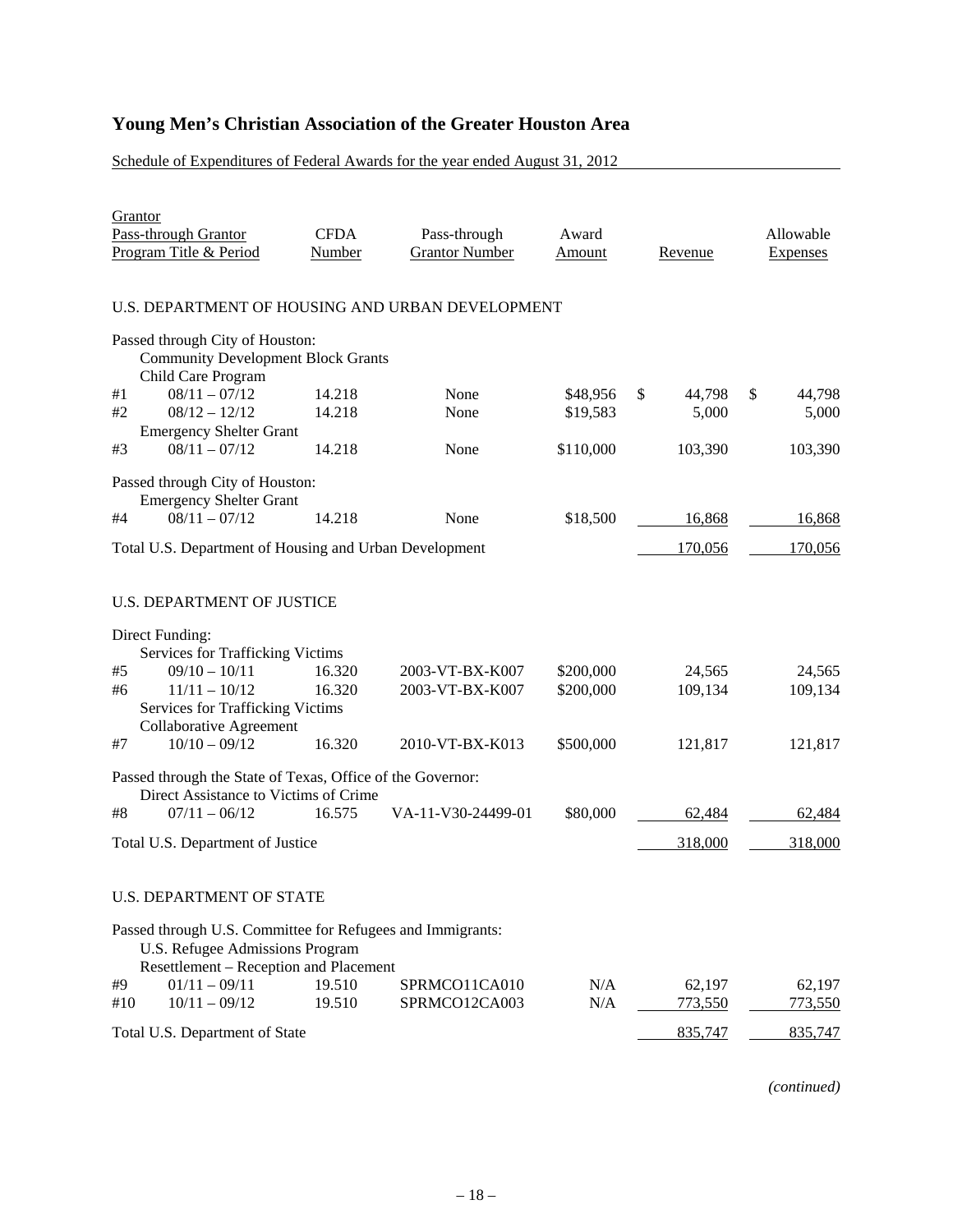| Schedule of Expenditures of Federal Awards for the year ended August 31, 2012 |                                                                                                                                        |                              |                                                                   |                 |           | (continued)                  |
|-------------------------------------------------------------------------------|----------------------------------------------------------------------------------------------------------------------------------------|------------------------------|-------------------------------------------------------------------|-----------------|-----------|------------------------------|
| Grantor                                                                       | Pass-through Grantor<br>Program Title & Period                                                                                         | <b>CFDA</b><br><b>Number</b> | Pass-through<br><b>Grantor Number</b>                             | Award<br>Amount | Revenue   | Allowable<br><b>Expenses</b> |
|                                                                               |                                                                                                                                        |                              | U.S. DEPARTMENT OF HEALTH AND HUMAN SERVICES                      |                 |           |                              |
|                                                                               | Refugee and Entrant Assistance - State Administered<br><b>Employment Services</b>                                                      |                              | Passed through Texas Health and Human Services Commission:        |                 |           |                              |
| #11                                                                           | $10/10 - 09/11$                                                                                                                        | 93.566                       | 529-08-0181-00010C                                                | \$1,788,979     | 128,921   | 128,921                      |
| #12                                                                           | $10/11 - 09/12$                                                                                                                        | 93.566                       | 529-08-0181-00010D                                                | \$1,942,684     | 1,697,024 | 1,697,024                    |
|                                                                               | Refugee Cash Assistance                                                                                                                |                              |                                                                   |                 |           |                              |
| #13                                                                           | $10/10 - 09/11$                                                                                                                        | 93.566                       | 529-10-0026-00013R1                                               | \$322,874       | 73,630    | 73,630                       |
| #14                                                                           | $10/11 - 09/12$                                                                                                                        | 93.566                       | 529-10-0026-00013R2                                               | \$306,730       | 743,246   | 743,246                      |
|                                                                               | Refugee and Entrant Assistance - Voluntary Agency<br><b>Matching Grant</b>                                                             |                              | Passed through U.S. Committee for Refugees and Immigrants:        |                 |           |                              |
| #15                                                                           | $02/11 - 01/12$                                                                                                                        | 93.567                       | 90 RV 0054/03                                                     | N/A             | 98,000    | 98,000                       |
| #16                                                                           | $02/12 - 09/12$                                                                                                                        | 93.567                       | 90 RV 0059/01                                                     | N/A             | 701,920   | 701,920                      |
|                                                                               | Passed through the Office of Refugee Resettlement:<br>Refugee and Entrant Assistance - Discretionary Grants<br>Refugee Women's Project |                              |                                                                   |                 |           |                              |
| #17                                                                           | $09/11 - 02/13$                                                                                                                        | 93.576                       | 90 RU 0207/01                                                     | \$150,000       | 72,562    | 72,562                       |
|                                                                               | Passed through The Bilingual Educational Institute:<br>Refugee and Entrant Assistance - Targeted Assistance<br>Pre-GED                 |                              |                                                                   |                 |           |                              |
| #18                                                                           | $10/10 - 09/11$                                                                                                                        | 93.584                       | 529-08-0181-00012B                                                | \$138,037       | 2,466     | 2,466                        |
| #19                                                                           | $10/11 - 09/12$                                                                                                                        | 93.584                       | 529-08-0181-00012C                                                | \$149,898       | 24,802    | 24,802                       |
| #20                                                                           | <b>Cultural Orientation</b><br>$10/10 - 09/11$                                                                                         | 93.584                       | 529-08-0181-00012B                                                | \$138,037       | 11,216    | 11,216                       |
| #21                                                                           | $10/11 - 09/12$                                                                                                                        | 93.584                       | 529-08-0181-00012C                                                | \$149,898       | 101,944   | 101,944                      |
|                                                                               | Refugee and Entrant Assistance - Targeted Assistance<br><b>Case Management Services</b>                                                |                              | Passed through The Alliance for Multicultural Community Services: |                 |           |                              |
| #22                                                                           | $10/10 - 09/11$                                                                                                                        | 93.584                       | 529-08-0181-00017B                                                | \$92,038        | 10,772    | 10,772                       |
| #23                                                                           | $10/11 - 09/12$                                                                                                                        | 93.584                       | 529-08-0181-00017C                                                | \$107,648       | 86,532    | 86,532                       |
|                                                                               | National Human Trafficking Victims Assistance Program                                                                                  |                              | Passed through U.S. Committee for Refugees and Immigrants:        |                 |           |                              |
| #24                                                                           | $01/12 - 09/12$                                                                                                                        | 93.598                       | None                                                              | N/A             | 27,493    | 27,493                       |
| Total U.S. Department of Health and Human Services                            |                                                                                                                                        |                              |                                                                   |                 | 3,780,528 | 3,780,528                    |
| TOTAL FEDERAL AWARDS<br>5,104,331                                             |                                                                                                                                        |                              |                                                                   |                 | 5,104,331 |                              |

*See accompanying notes to schedule of expenditures of federal awards.*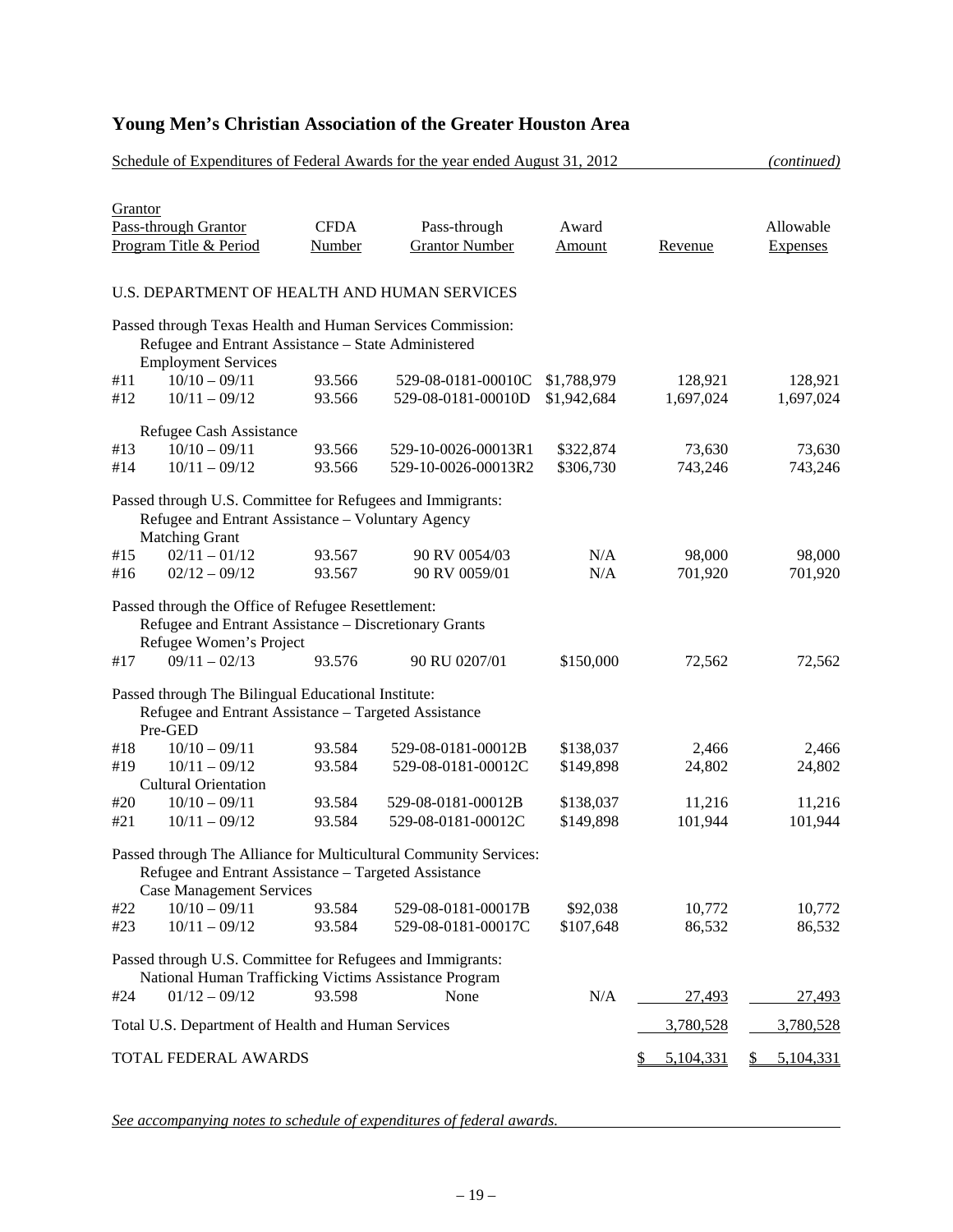Notes to Schedule of Expenditures of Federal Awards for the year ended August 31, 2012

#### **NOTE 1 – SIGNIFICANT ACCOUNTING POLICIES**

Basis of presentation – The schedule of expenditures of federal awards is prepared on the accrual basis of accounting. Allowable expenses include only amounts paid with federal funds. These programs are supplemented with funding from non-governmental sources. The information in this schedule is presented in accordance with the requirements of OMB Circular A-133, *Audits of States, Local Governments, and Non-Profit Organizations*. Allowable expenses are determined according to the standards of OMB Circular A-122, *Cost Principles for Non-Profit Organizations*, and are expensed in the Association's statement of activities in conformity with generally accepted accounting principles.

#### **NOTE 2 – SUBRECIPIENTS**

Of the federal expenditures presented in the schedule of expenditures of federal awards, the Association provided awards to subrecipients in the following contract:

PROGRAM TITLE TO SUBRECIPIENTS

## U.S. DEPARTMENT OF HEALTH AND HUMAN SERVICES

Passed through Texas Health and Human Services Commission: Employment Services  $$1,376,707$ 

AMOUNT PROVIDED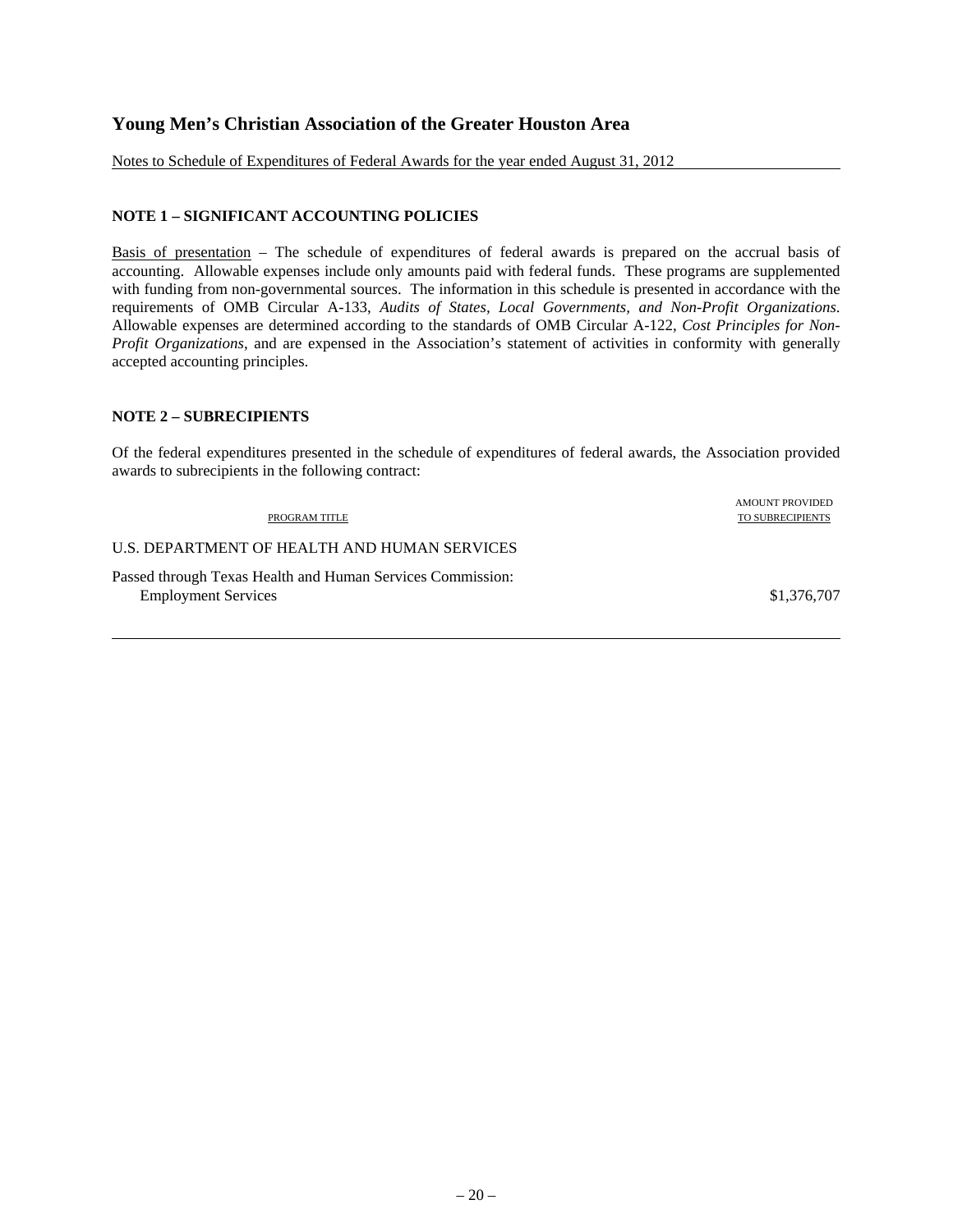

#### **Report on Internal Control Over Financial Reporting and on Compliance and Other Matters Based on an Audit of Financial Statements Performed in Accordance with** *Government Auditing Standards*

To the Board of Directors of Young Men's Christian Association of the Greater Houston Area:

We have audited the consolidated financial statements of Young Men's Christian Association of the Greater Houston Area (the YMCA) and its affiliate, YMCA of the Greater Houston Area Endowment Foundation (collectively the Association) as of and for the year ended August 31, 2012, and have issued our report thereon dated December 10, 2012. We conducted our audit in accordance with auditing standards generally accepted in the United States of America and the standards applicable to financial audits contained in *Government Auditing Standards*, issued by the Comptroller General of the United States.

Internal Control Over Financial Reporting – Management of the YMCA is responsible for establishing and maintaining effective internal control over financial reporting. In planning and performing our audit, we considered the Association's internal control over financial reporting as a basis for designing our auditing procedures for the purpose of expressing our opinion on the financial statements, but not for the purpose of expressing an opinion on the effectiveness of the Association's internal control over financial reporting. Accordingly, we do not express an opinion on the effectiveness of the Association's internal control over financial reporting.

A deficiency in internal control exists when the design or operation of a control does not allow management or employees, in the normal course of performing their assigned functions, to prevent, or detect and correct misstatements on a timely basis. A material weakness is a deficiency, or combination of deficiencies, in internal control, such that there is a reasonable possibility that a material misstatement of the entity's financial statements will not be prevented, or detected and corrected on a timely basis.

Our consideration of internal control over financial reporting was for the limited purpose described in the first paragraph of this section and was not designed to identify all deficiencies in internal control over financial reporting that might be deficiencies, significant deficiencies, or material weaknesses. We did not identify any deficiencies in internal control over financial reporting that we consider to be material weaknesses, as defined above.

Compliance and Other Matters – As part of obtaining reasonable assurance about whether the Association's financial statements are free of material misstatement, we performed tests of its compliance with certain provisions of laws, regulations, contracts, and grant agreements, noncompliance with which could have a direct and material effect on the determination of financial statement amounts. However, providing an opinion on compliance with those provisions was not an objective of our audit, and accordingly, we do not express such an opinion. The results of our tests disclosed no instances of noncompliance or other matters that are required to be reported under *Government Auditing Standards*.

This report is intended solely for the information and use of management, the board of directors, others within the entity, and federal awarding agencies and pass-through entities and is not intended to be and should not be used by anyone other than these specified parties.

Blazek & Vetterling

December 10, 2012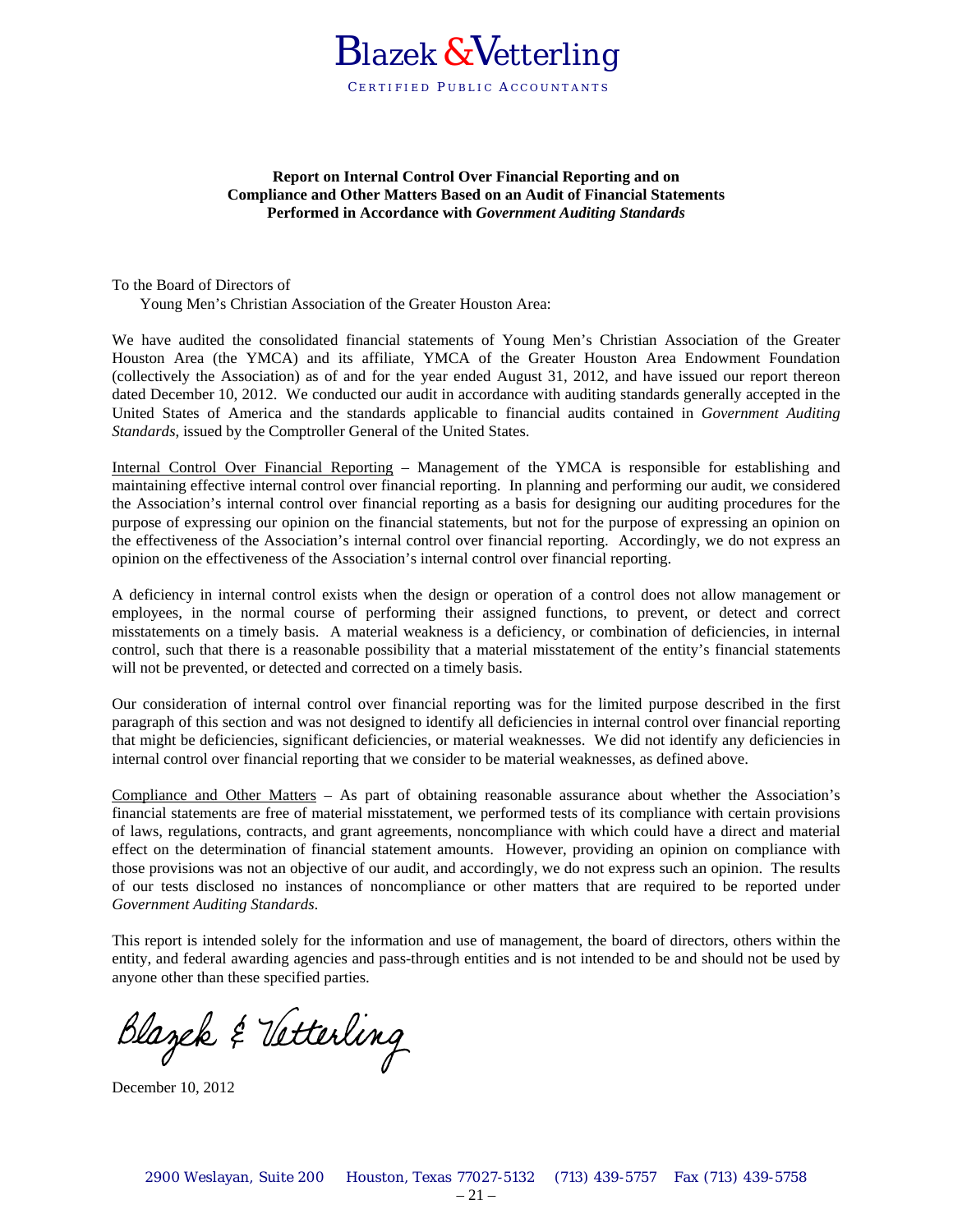

#### **Report on Compliance With Requirements That Could Have a Direct and Material Effect on Each Major Program and on Internal Control Over Compliance in Accordance With OMB Circular A-133**

#### **Independent Auditor's Report**

To the Board of Directors of

Young Men's Christian Association of the Greater Houston Area:

Compliance – We have audited the compliance of Young Men's Christian Association of the Greater Houston Area (the YMCA) with the types of compliance requirements described in the OMB Circular A-133, *Compliance Supplement*, that could have a direct and material effect on each of its major federal programs for the year ended August 31, 2012. The YMCA's major federal programs are identified in the summary of auditor's results section of the accompanying schedule of findings and questioned costs. Compliance with the requirements of laws, regulations, contracts, and grants applicable to each of its major federal programs is the responsibility of the YMCA's management. Our responsibility is to express an opinion on the YMCA's compliance based on our audit.

We conducted our audit of compliance in accordance with auditing standards generally accepted in the United States of America; the standards applicable to financial audits contained in *Government Auditing Standards*, issued by the Comptroller General of the United States; and OMB Circular A-133, *Audits of States, Local Governments, and Non-Profit Organizations*. Those standards and OMB Circular A-133 require that we plan and perform the audit to obtain reasonable assurance about whether noncompliance with the types of compliance requirements referred to above that could have a direct and material effect on a major federal program occurred. An audit includes examining, on a test basis, evidence about the YMCA's compliance with those requirements and performing such other procedures as we considered necessary in the circumstances. We believe that our audit provides a reasonable basis for our opinion. Our audit does not provide a legal determination on the YMCA's compliance with those requirements.

In our opinion, the YMCA complied, in all material respects, with the compliance requirements referred to above that could have a direct and material effect on each of its major federal programs for the year ended August 31, 2012.

Internal Control Over Compliance – Management of the YMCA is responsible for establishing and maintaining effective internal control over compliance with the requirements of laws, regulations, contracts, and grants applicable to federal programs. In planning and performing our audit, we considered the YMCA's internal control over compliance with requirements that could have a direct and material effect on a major federal program to determine our auditing procedures for the purpose of expressing our opinion on compliance and to test and report on internal control over compliance in accordance with OMB Circular A-133, but not for the purpose of expressing an opinion on the effectiveness of internal control over compliance. Accordingly, we do not express an opinion on the effectiveness of the YMCA's internal control over compliance.

A deficiency in internal control over compliance exists when the design or operation of a control over compliance does not allow management or employees, in the normal course of performing their assigned functions, to prevent, or detect and correct, noncompliance with a type of compliance requirement of a federal program on a timely basis. A material weakness in internal control over compliance is a deficiency, or combination of deficiencies, in internal control over compliance, such that there is a reasonable possibility that material noncompliance with a type of compliance requirement of a federal program will not be prevented, or detected and corrected, on a timely basis.

Our consideration of internal control over compliance was for the limited purpose described in the first paragraph of this section and was not designed to identify all deficiencies in internal control over compliance that might be deficiencies, significant deficiencies, or material weaknesses. We did not identify any deficiencies in internal control over compliance that we consider to be material weaknesses, as defined above.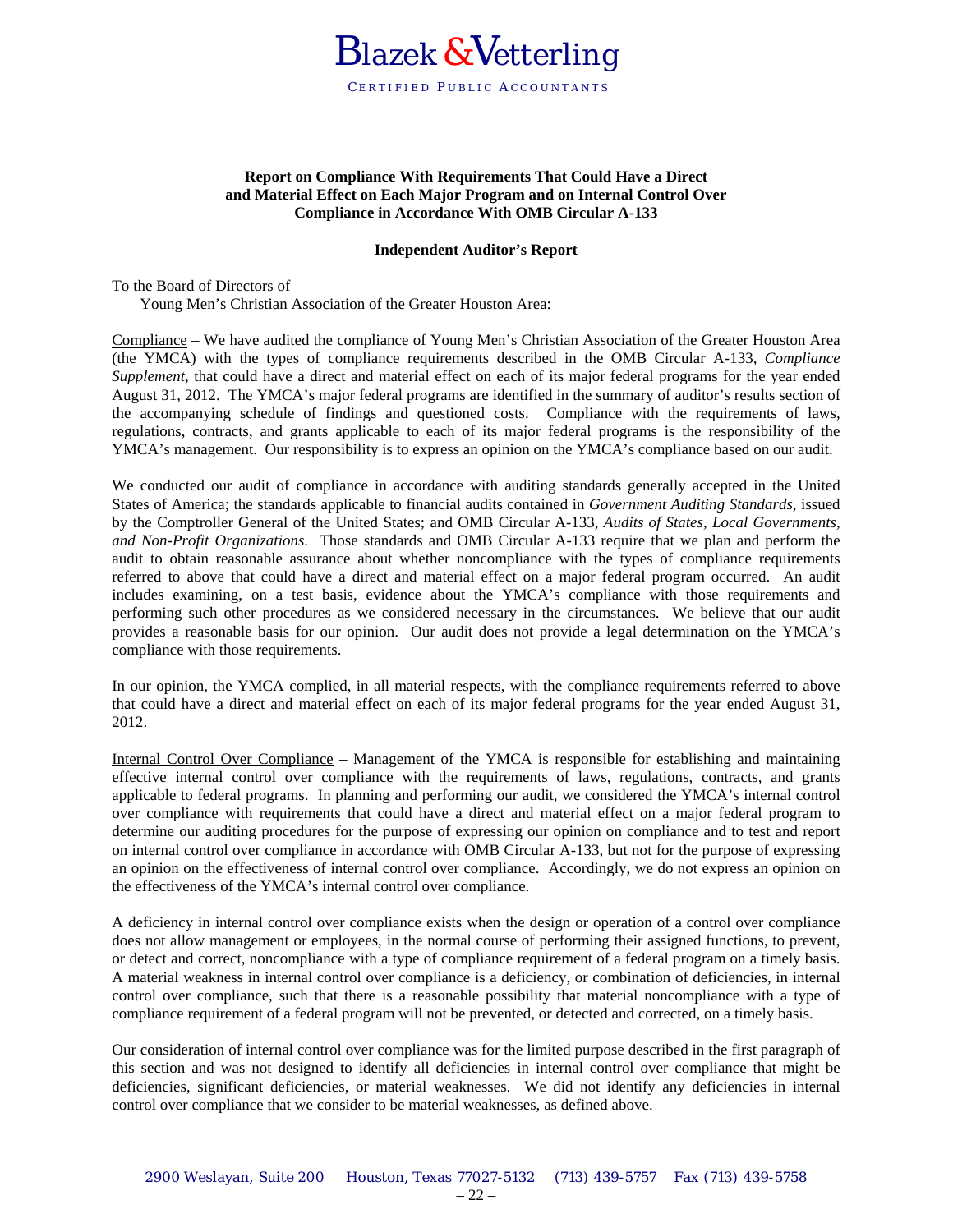This report is intended solely for the information and use of management, the board of directors, others within the entity, and federal awarding agencies and pass-through entities and is not intended to be and should not be used by anyone other than these specified parties.

Blazek & Vetterling

December 10, 2012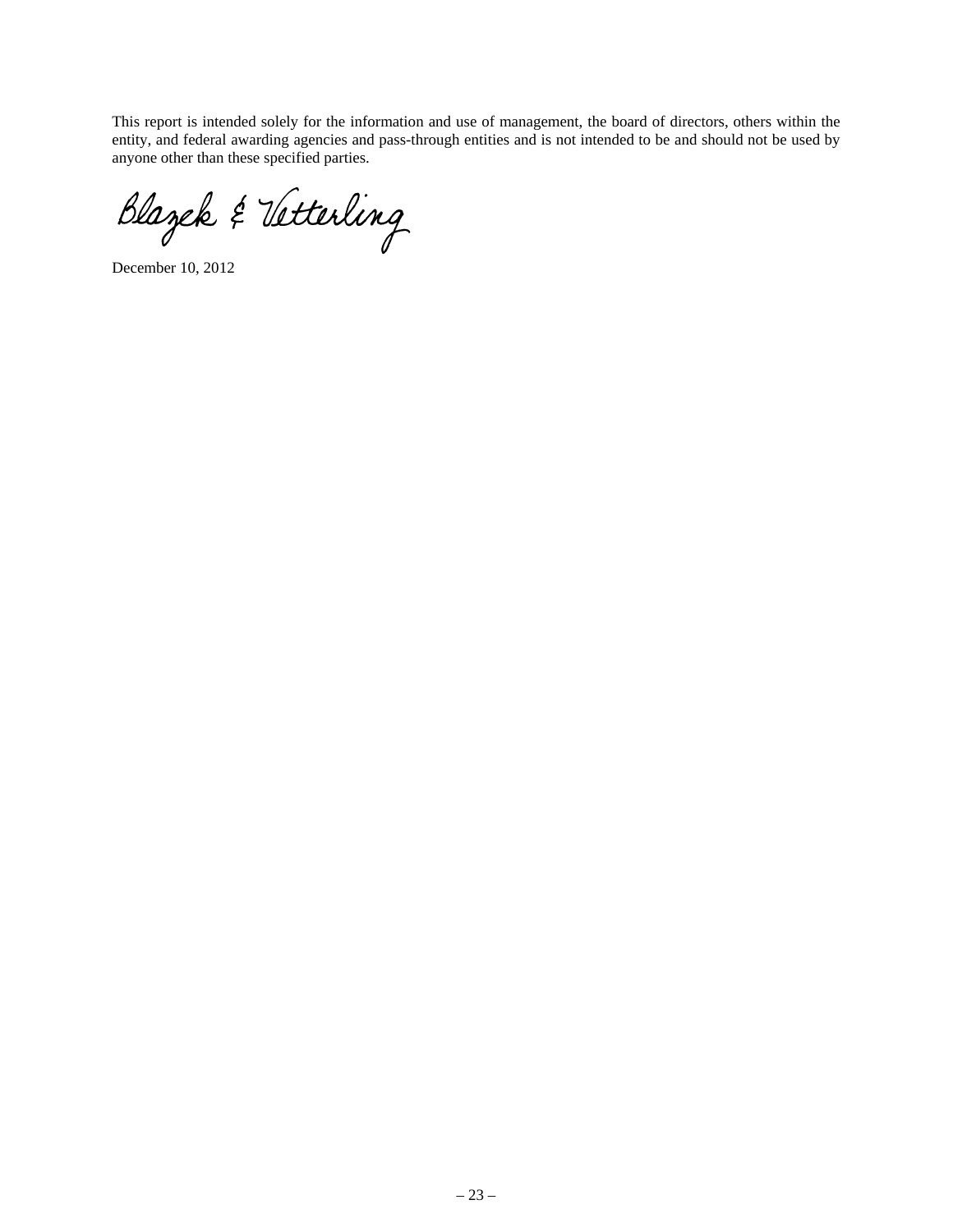Schedule of Findings and Questioned Costs for the year ended August 31, 2012

### **Section I – Summary of Auditor's Results**

| <b>Financial Statements</b>                                                                                                                                                                              |                                                                                         |                   |            |                          |  |  |
|----------------------------------------------------------------------------------------------------------------------------------------------------------------------------------------------------------|-----------------------------------------------------------------------------------------|-------------------|------------|--------------------------|--|--|
| Type of auditor's report issued:                                                                                                                                                                         | unqualified<br>IХI                                                                      | qualified         | adverse    | disclaimer               |  |  |
| Internal control over financial reporting:<br>Material weakness(es) identified?<br>$\bullet$<br>Significant deficiencies identified that<br>$\bullet$<br>are not considered to be material weakness(es)? |                                                                                         |                   | yes<br>yes | ⊠<br>no<br>none reported |  |  |
| Noncompliance material to the financial statements noted?                                                                                                                                                | yes                                                                                     | $\boxtimes$<br>no |            |                          |  |  |
| Federal Awards                                                                                                                                                                                           |                                                                                         |                   |            |                          |  |  |
| Internal control over major programs:<br>Material weakness(es) identified?<br>$\bullet$<br>Significant deficiencies identified that<br>$\bullet$<br>are not considered to be material weakness(es)?      |                                                                                         |                   | yes<br>yes | ⊠<br>no<br>none reported |  |  |
| Type of auditor's report issued<br>on compliance for major programs:                                                                                                                                     | adverse                                                                                 | disclaimer        |            |                          |  |  |
| Any audit findings disclosed that are required to be<br>reported in accordance with §.510(a) of Circular A-133?                                                                                          | $\bowtie$<br>no                                                                         |                   |            |                          |  |  |
| Identification of major programs:                                                                                                                                                                        |                                                                                         |                   |            |                          |  |  |
| CFDA Number(s)                                                                                                                                                                                           |                                                                                         |                   |            |                          |  |  |
| 16.320<br>93.566                                                                                                                                                                                         | Services for Trafficking Victims<br>Refugee and Entrant Assistance - State Administered |                   |            |                          |  |  |
| Dollar threshold used to distinguish between Type A and Type B programs:                                                                                                                                 | \$300,000                                                                               |                   |            |                          |  |  |
| Auditee qualified as a low-risk auditee?                                                                                                                                                                 | ⊠<br>yes                                                                                | no                |            |                          |  |  |

#### **Section II – Financial Statement Findings**

There were no findings related to the financial statements which are required to be reported in accordance with *Government Auditing Standards.* 

#### **Section III – Federal Award Findings and Questioned Costs**

There were no findings for federal awards required to be reported in accordance with §.510(a) of Circular A-133.